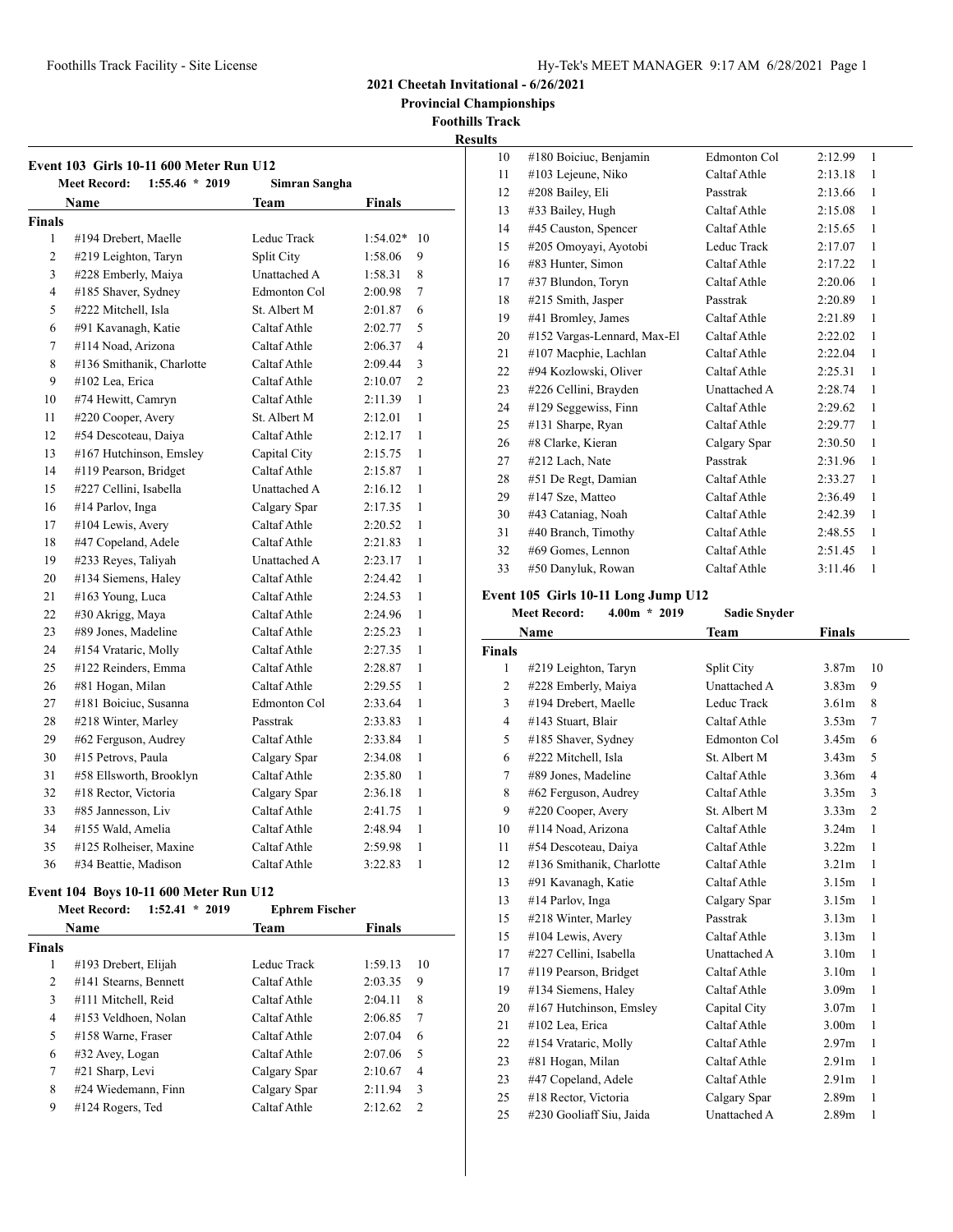**Provincial Championships**

**Foothills Track**

**Results**

| Finals  (Event 105 Girls 10-11 Long Jump U12) |                         |              |                   |   |
|-----------------------------------------------|-------------------------|--------------|-------------------|---|
|                                               | Name                    | Team         | Finals            |   |
| 27                                            | #181 Boiciuc, Susanna   | Edmonton Col | 2.82 <sub>m</sub> | 1 |
| 27                                            | #74 Hewitt, Camryn      | Caltaf Athle | 2.82 <sub>m</sub> | 1 |
| 29                                            | #155 Wald, Amelia       | Caltaf Athle | 2.74 <sub>m</sub> | 1 |
| 30                                            | #122 Reinders, Emma     | Caltaf Athle | 2.69 <sub>m</sub> | 1 |
| 31                                            | #30 Akrigg, Maya        | Caltaf Athle | 2.64 <sub>m</sub> | 1 |
| 32                                            | #95 Krushel, Grace      | Caltaf Athle | 2.62m             | 1 |
| 33                                            | #64 Filleul, Karaka     | Caltaf Athle | 2.59m             | 1 |
| 34                                            | #85 Jannesson, Liv      | Caltaf Athle | 2.56m             | 1 |
| 35                                            | #15 Petrovs, Paula      | Calgary Spar | 2.48m             | 1 |
| 36                                            | #58 Ellsworth, Brooklyn | Caltaf Athle | 2.46m             | 1 |
| 37                                            | #39 Boloten, Kenzie     | Caltaf Athle | 2.31 <sub>m</sub> | 1 |
| 38                                            | #163 Young, Luca        | Caltaf Athle | 2.05 <sub>m</sub> | 1 |
| 39                                            | #98 Lamphier, Fynnley   | Caltaf Athle | 2.03 <sub>m</sub> | 1 |
| 40                                            | #125 Rolheiser, Maxine  | Caltaf Athle | 2.00 <sub>m</sub> | 1 |
| 41                                            | #34 Beattie, Madison    | Caltaf Athle | 1.55m             | 1 |

# **Event 106 Boys 10-11 Long Jump U12**

|                | <b>Meet Record:</b><br>$4.35m * 2019$ | <b>B. Dvorkin Frouws</b> |                                     |  |
|----------------|---------------------------------------|--------------------------|-------------------------------------|--|
|                | <b>Name</b>                           | Team                     | <b>Finals</b>                       |  |
| Finals         |                                       |                          |                                     |  |
| 1              | #111 Mitchell, Reid                   | Caltaf Athle             | 3.71 <sub>m</sub><br>10             |  |
| $\overline{c}$ | #32 Avey, Logan                       | Caltaf Athle             | 9<br>3.68m                          |  |
| 3              | #152 Vargas-Lennard, Max-El           | Caltaf Athle             | 8<br>3.62m                          |  |
| 4              | #193 Drebert, Elijah                  | Leduc Track              | 3.50m<br>6.5                        |  |
| 4              | #43 Cataniag, Noah                    | Caltaf Athle             | 3.50 <sub>m</sub><br>6.5            |  |
| 6              | #124 Rogers, Ted                      | Caltaf Athle             | 3.45m<br>5                          |  |
| 7              | #24 Wiedemann, Finn                   | Calgary Spar             | 3.41 <sub>m</sub><br>$\overline{4}$ |  |
| 8              | #141 Stearns, Bennett                 | Caltaf Athle             | 3.37 <sub>m</sub><br>3              |  |
| 9              | #180 Boiciuc, Benjamin                | Edmonton Col             | 3.34 <sub>m</sub><br>$\overline{2}$ |  |
| 10             | #215 Smith, Jasper                    | Passtrak                 | 1<br>3.32 <sub>m</sub>              |  |
| 11             | #208 Bailey, Eli                      | Passtrak                 | 1<br>3.28 <sub>m</sub>              |  |
| 12             | #226 Cellini, Brayden                 | Unattached A             | 1<br>3.26m                          |  |
| 12             | #158 Warne, Fraser                    | Caltaf Athle             | 3.26m<br>1                          |  |
| 12             | #37 Blundon, Toryn                    | Caltaf Athle             | 3.26m<br>$\mathbf{1}$               |  |
| 15             | #107 Macphie, Lachlan                 | Caltaf Athle             | 3.23 <sub>m</sub><br>1              |  |
| 16             | #103 Lejeune, Niko                    | Caltaf Athle             | 3.22 <sub>m</sub><br>1              |  |
| 17             | #205 Omoyayi, Ayotobi                 | Leduc Track              | 3.19 <sub>m</sub><br>1              |  |
| 18             | #153 Veldhoen, Nolan                  | Caltaf Athle             | 3.17m<br>1                          |  |
| 18             | #45 Causton, Spencer                  | Caltaf Athle             | 3.17m<br>1                          |  |
| 20             | #83 Hunter, Simon                     | Caltaf Athle             | 1<br>3.13m                          |  |
| 21             | #148 Thomas, Tyson                    | Caltaf Athle             | 1<br>3.11 <sub>m</sub>              |  |
| 22             | #21 Sharp, Levi                       | Calgary Spar             | 1<br>3.10 <sub>m</sub>              |  |
| 22             | #147 Sze, Matteo                      | Caltaf Athle             | 3.10 <sub>m</sub><br>1              |  |
| 24             | #8 Clarke, Kieran                     | Calgary Spar             | 3.09 <sub>m</sub><br>1              |  |
| 25             | #41 Bromley, James                    | Caltaf Athle             | 3.04 <sub>m</sub><br>1              |  |
| 26             | #129 Seggewiss, Finn                  | Caltaf Athle             | 3.03 <sub>m</sub><br>1              |  |
| 27             | #33 Bailey, Hugh                      | Caltaf Athle             | 3.00 <sub>m</sub><br>1              |  |
| 28             | #69 Gomes, Lennon                     | Caltaf Athle             | 2.98 <sub>m</sub><br>1              |  |
| 29             | #94 Kozlowski, Oliver                 | Caltaf Athle             | 2.96 <sub>m</sub><br>1              |  |
| 29             | #212 Lach, Nate                       | Passtrak                 | 2.96 <sub>m</sub><br>1              |  |
| 31             | #51 De Regt, Damian                   | Caltaf Athle             | 1<br>2.83m                          |  |
| 32             | #40 Branch, Timothy                   | Caltaf Athle             | 2.70 <sub>m</sub><br>$\mathbf{1}$   |  |
| 33             | #131 Sharpe, Ryan                     | Caltaf Athle             | 2.63m<br>1                          |  |

| Event 121 Girls 10-11 Shot Put 2 kg U12<br><b>Meet Record:</b><br>$7.23m * 2019$<br>Kyla Bednarek |                           |                     |                   |                          |
|---------------------------------------------------------------------------------------------------|---------------------------|---------------------|-------------------|--------------------------|
|                                                                                                   | Name                      | Team                | Finals            |                          |
| <b>Finals</b>                                                                                     |                           |                     |                   |                          |
| 1                                                                                                 | #62 Ferguson, Audrey      | Caltaf Athle        | $7.49m*$          | 10                       |
| $\overline{2}$                                                                                    | #222 Mitchell, Isla       | St. Albert M        | 6.69m             | 9                        |
| 3                                                                                                 | #228 Emberly, Maiya       | <b>Unattached A</b> | 6.50 <sub>m</sub> | 8                        |
| 4                                                                                                 | #194 Drebert, Maelle      | Leduc Track         | 6.35m             | 7                        |
| 5                                                                                                 | #219 Leighton, Taryn      | Split City          | 6.16m             | 6                        |
| 6                                                                                                 | #104 Lewis, Avery         | Caltaf Athle        | 5.93m             | 5                        |
| 7                                                                                                 | #185 Shaver, Sydney       | Edmonton Col        | 5.61 <sub>m</sub> | $\overline{\mathcal{A}}$ |
| 8                                                                                                 | #220 Cooper, Avery        | St. Albert M        | 5.51 <sub>m</sub> | 3                        |
| 9                                                                                                 | #136 Smithanik, Charlotte | Caltaf Athle        | 5.43m             | $\overline{c}$           |
| 10                                                                                                | #230 Gooliaff Siu, Jaida  | Unattached A        | 5.09 <sub>m</sub> | 1                        |
| 11                                                                                                | #14 Parlov, Inga          | Calgary Spar        | 4.97 <sub>m</sub> | 1                        |
| 12                                                                                                | #125 Rolheiser, Maxine    | Caltaf Athle        | 4.95m             | 1                        |
| 13                                                                                                | #119 Pearson, Bridget     | Caltaf Athle        | 4.79m             | 1                        |
| 14                                                                                                | #114 Noad, Arizona        | Caltaf Athle        | 4.70 <sub>m</sub> | 1                        |
| 15                                                                                                | #122 Reinders, Emma       | Caltaf Athle        | 4.66m             | 1                        |
| 15                                                                                                | #89 Jones, Madeline       | Caltaf Athle        | 4.66m             | 1                        |
| 17                                                                                                | #81 Hogan, Milan          | Caltaf Athle        | 4.65m             | 1                        |
| 18                                                                                                | #54 Descoteau, Daiya      | Caltaf Athle        | 4.61 <sub>m</sub> | 1                        |
| 19                                                                                                | #167 Hutchinson, Emsley   | Capital City        | 4.57m             | 1                        |
| 20                                                                                                | #74 Hewitt, Camryn        | Caltaf Athle        | 4.53m             | 1                        |
| 21                                                                                                | #30 Akrigg, Maya          | Caltaf Athle        | 4.50m             | 1                        |
| 21                                                                                                | #39 Boloten, Kenzie       | Caltaf Athle        | 4.50 <sub>m</sub> | 1                        |
| 23                                                                                                | #47 Copeland, Adele       | Caltaf Athle        | 4.48m             | 1                        |
| 24                                                                                                | #227 Cellini, Isabella    | Unattached A        | 4.46m             | 1                        |
| 25                                                                                                | #18 Rector, Victoria      | Calgary Spar        | 4.45m             | 1                        |
| 26                                                                                                | #15 Petrovs, Paula        | Calgary Spar        | 4.21 <sub>m</sub> | 1                        |
| 27                                                                                                | #91 Kavanagh, Katie       | Caltaf Athle        | 4.14m             | 1                        |
| 28                                                                                                | #95 Krushel, Grace        | Caltaf Athle        | 4.05m             | 1                        |
| 29                                                                                                | #58 Ellsworth, Brooklyn   | Caltaf Athle        | 3.94 <sub>m</sub> | 1                        |
| 30                                                                                                | #134 Siemens, Haley       | Caltaf Athle        | 3.90 <sub>m</sub> | 1                        |
| 31                                                                                                | #218 Winter, Marley       | Passtrak            | 3.85m             | 1                        |
| 32                                                                                                | #181 Boiciuc, Susanna     | Edmonton Col        | 3.84m             | 1                        |
| 33                                                                                                | #102 Lea, Erica           | Caltaf Athle        | 3.25m             | 1                        |
| 34                                                                                                | #155 Wald, Amelia         | Caltaf Athle        | 2.92 <sub>m</sub> | 1                        |
| 35                                                                                                | #98 Lamphier, Fynnley     | Caltaf Athle        | 2.91 <sub>m</sub> | 1                        |
| 36                                                                                                | #64 Filleul, Karaka       | Caltaf Athle        | 2.81 <sub>m</sub> | 1                        |

# **Event 122 Boys 10-11 Shot Put 2 kg U12**

|               | $8.51m * 2019$<br><b>Meet Record:</b> | Jonathan Urguhart |                         |
|---------------|---------------------------------------|-------------------|-------------------------|
|               | <b>Name</b>                           | <b>Team</b>       | Finals                  |
| <b>Finals</b> |                                       |                   |                         |
| 1             | #226 Cellini, Brayden                 | Unattached A      | 7.05m<br>10             |
| 2             | #141 Stearns, Bennett                 | Caltaf Athle      | 6.76m<br>9              |
| 3             | #212 Lach, Nate                       | Passtrak          | 8<br>6.34m              |
| 4             | #43 Cataniag, Noah                    | Caltaf Athle      | 6.12m<br>7              |
| 5             | #69 Gomes, Lennon                     | Caltaf Athle      | 6.01 <sub>m</sub><br>6  |
| 6             | #51 De Regt, Damian                   | Caltaf Athle      | 5<br>5.98m              |
| 7             | #37 Blundon, Toryn                    | Caltaf Athle      | 5.91m<br>$\overline{4}$ |
| 8             | #158 Warne, Fraser                    | Caltaf Athle      | 3<br>5.65m              |
| 9             | #111 Mitchell, Reid                   | Caltaf Athle      | 5.60m<br>2              |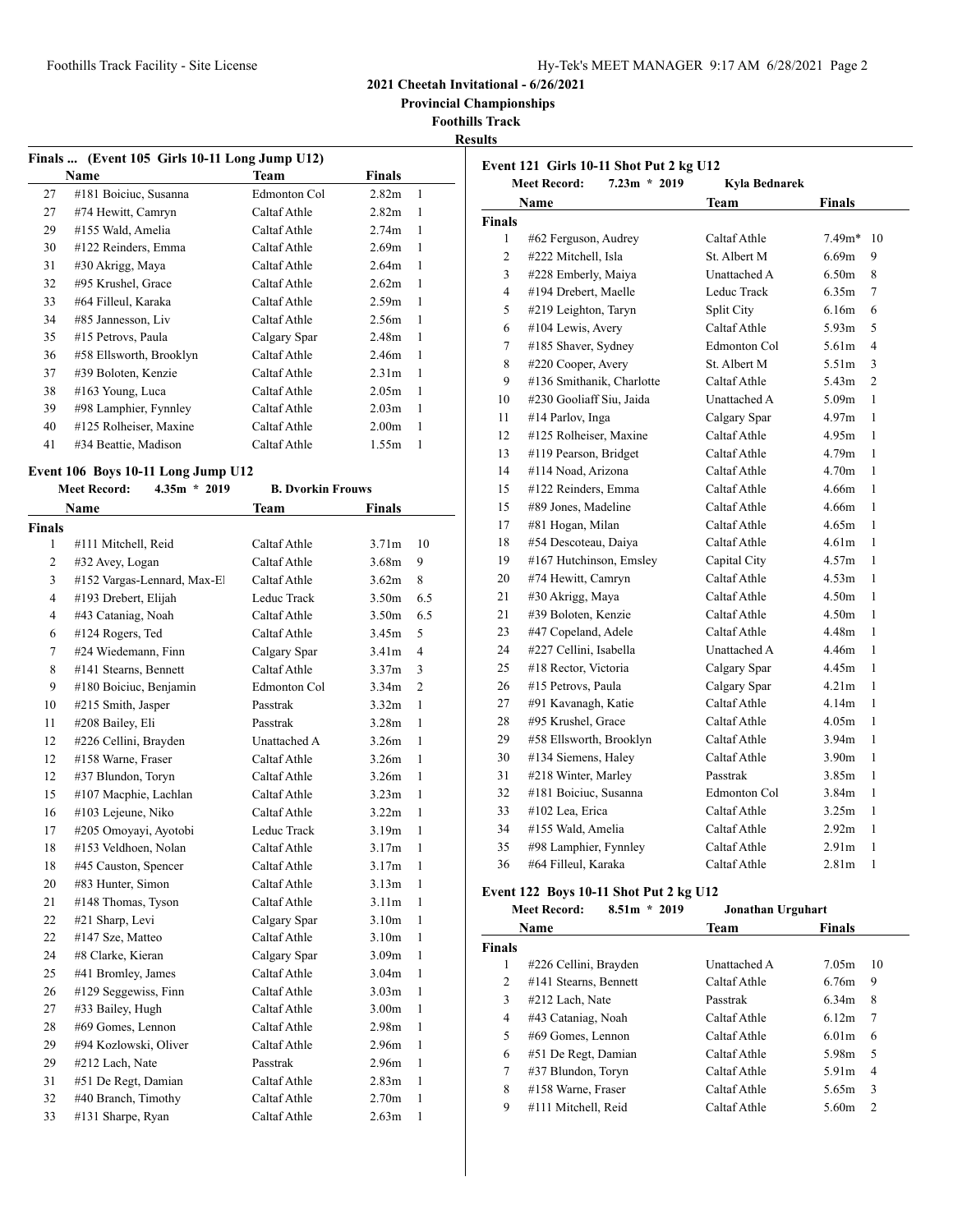**2021 Cheetah Invitational - 6/26/2021**

 **Provincial Championships**

**Foothills Track Results**

### **Finals ... (Event 122 Boys 10-11 Shot Put 2 kg U12) Name Team Finals**  #83 Hunter, Simon Caltaf Athle 5.45m 1 #180 Boiciuc, Benjamin Edmonton Col 5.43m 1 #193 Drebert, Elijah Leduc Track 5.43m 1 #21 Sharp, Levi Calgary Spar 5.37m 1 #24 Wiedemann, Finn Calgary Spar 5.34m 1 #32 Avey, Logan Caltaf Athle 5.30m 1 #208 Bailey, Eli Passtrak 5.22m 1 #215 Smith, Jasper Passtrak 5.15m 1 #148 Thomas, Tyson Caltaf Athle 5.13m 1 #129 Seggewiss, Finn Caltaf Athle 5.06m 1 #153 Veldhoen, Nolan Caltaf Athle 5.06m 1 #131 Sharpe, Ryan Caltaf Athle 5.02m 1 #124 Rogers, Ted Caltaf Athle 4.99m 1 23 #40 Branch, Timothy Caltaf Athle 4.98m 1 #103 Lejeune, Niko Caltaf Athle 4.97m 1 #147 Sze, Matteo Caltaf Athle 4.93m 1 26 #152 Vargas-Lennard, Max-El Caltaf Athle 4.90m 1 #45 Causton, Spencer Caltaf Athle 4.49m 1 #107 Macphie, Lachlan Caltaf Athle 4.39m 1 29 #41 Bromley, James Caltaf Athle 4.33m 1 #50 Danyluk, Rowan Caltaf Athle 4.16m 1 #8 Clarke, Kieran Calgary Spar 4.04m 1 #205 Omoyayi, Ayotobi Leduc Track 4.00m 1 #94 Kozlowski, Oliver Caltaf Athle 3.84m 1

#### **Event 123 Girls 10-11 100 Meter Dash U12**

|                | <b>Meet Record:</b><br>$14.35 * 2019$ | <b>Sadie Snyder</b> |               |                |
|----------------|---------------------------------------|---------------------|---------------|----------------|
|                | <b>Name</b>                           | Team                | <b>Finals</b> |                |
| <b>Finals</b>  |                                       |                     |               |                |
| 1              | #228 Emberly, Maiya                   | Unattached A        | 14.40         | 10             |
| 2              | #219 Leighton, Taryn                  | Split City          | 14.75         | 9              |
| 3              | #91 Kavanagh, Katie                   | Caltaf Athle        | 14.96         | 8              |
| $\overline{4}$ | #227 Cellini, Isabella                | Unattached A        | 15.12         | 7              |
| 5              | #220 Cooper, Avery                    | St. Albert M        | 15.13         | 6              |
| 6              | #222 Mitchell, Isla                   | St. Albert M        | 15.45         | 5              |
| 7              | #136 Smithanik, Charlotte             | Caltaf Athle        | 15.53         | $\overline{4}$ |
| 8              | #185 Shaver, Sydney                   | Edmonton Col        | 15.71         | 3              |
| 9              | #218 Winter, Marley                   | Passtrak            | 15.74         | $\overline{2}$ |
| 10             | #194 Drebert, Maelle                  | Leduc Track         | 15.76         | 1              |
| 11             | #143 Stuart, Blair                    | Caltaf Athle        | 15.84         | $\mathbf{1}$   |
| 12             | #233 Reyes, Taliyah                   | <b>Unattached A</b> | 15.99         | $\mathbf{1}$   |
| 12             | #114 Noad, Arizona                    | Caltaf Athle        | 15.99         | $\mathbf{1}$   |
| 14             | #122 Reinders, Emma                   | Caltaf Athle        | 16.01         | $\mathbf{1}$   |
| 15             | #54 Descoteau, Daiya                  | Caltaf Athle        | 16.03         | $\mathbf{1}$   |
| 16             | #81 Hogan, Milan                      | Caltaf Athle        | 16.37         | 1              |
| 17             | #230 Gooliaff Siu, Jaida              | Unattached A        | 16.44         | $\mathbf{1}$   |
| 18             | #104 Lewis, Avery                     | Caltaf Athle        | 16.44         | 1              |
| 19             | #102 Lea, Erica                       | Caltaf Athle        | 16.52         | $\mathbf{1}$   |
| 19             | #14 Parlov, Inga                      | Calgary Spar        | 16.52         | $\mathbf{1}$   |
| 21             | #167 Hutchinson, Emsley               | Capital City        | 16.83         | 1              |
| 22             | #154 Vrataric, Molly                  | Caltaf Athle        | 16.85         | 1              |
| 23             | #74 Hewitt, Camryn                    | Caltaf Athle        | 16.88         | $\mathbf{1}$   |
| 24             | #119 Pearson, Bridget                 | Caltaf Athle        | 17.07         | 1              |

| 25 | #18 Rector, Victoria    | Calgary Spar | 17.10 | 1 |  |
|----|-------------------------|--------------|-------|---|--|
| 26 | #15 Petrovs, Paula      | Calgary Spar | 17.12 | 1 |  |
| 27 | #62 Ferguson, Audrey    | Caltaf Athle | 17.15 | 1 |  |
| 28 | #134 Siemens, Haley     | Caltaf Athle | 17.18 | 1 |  |
| 29 | #118 Papp, Torah        | Caltaf Athle | 17.39 | 1 |  |
| 30 | #47 Copeland, Adele     | Caltaf Athle | 17.42 | 1 |  |
| 31 | #89 Jones, Madeline     | Caltaf Athle | 17.50 | 1 |  |
| 32 | #30 Akrigg, Maya        | Caltaf Athle | 17.58 | 1 |  |
| 33 | #95 Krushel, Grace      | Caltaf Athle | 18.25 | 1 |  |
| 34 | #181 Boiciuc, Susanna   | Edmonton Col | 18.40 | 1 |  |
| 35 | #163 Young, Luca        | Caltaf Athle | 18.80 | 1 |  |
| 36 | #58 Ellsworth, Brooklyn | Caltaf Athle | 18.82 | 1 |  |
| 37 | #39 Boloten, Kenzie     | Caltaf Athle | 18.94 | 1 |  |
| 38 | #155 Wald, Amelia       | Caltaf Athle | 19.23 | 1 |  |
| 39 | #125 Rolheiser, Maxine  | Caltaf Athle | 19.74 | 1 |  |
| 40 | #98 Lamphier, Fynnley   | Caltaf Athle | 20.18 | 1 |  |
| 41 | #34 Beattie, Madison    | Caltaf Athle | 20.74 | 1 |  |

#### **Event 124 Boys 10-11 100 Meter Dash U12**

|                | <b>Meet Record:</b><br>$14.46 * 2019$ | <b>Tayemak Kelsick</b> |        |                |
|----------------|---------------------------------------|------------------------|--------|----------------|
|                | Name                                  | <b>Team</b>            | Finals |                |
| Finals         |                                       |                        |        |                |
| 1              | #32 Avey, Logan                       | Caltaf Athle           | 14.61  | 10             |
| $\overline{c}$ | #141 Stearns, Bennett                 | Caltaf Athle           | 14.86  | 9              |
| 3              | #152 Vargas-Lennard, Max-El           | Caltaf Athle           | 15.01  | 8              |
| 4              | #234 Waites, Ethan                    | Unattached A           | 15.12  | 7              |
| 5              | #193 Drebert, Elijah                  | Leduc Track            | 15.12  | 6              |
| 6              | #105 Lowan-Trudeau, Cedar             | Caltaf Athle           | 15.35  | 5              |
| 7              | #158 Warne, Fraser                    | Caltaf Athle           | 15.56  | $\overline{4}$ |
| 8              | #43 Cataniag, Noah                    | Caltaf Athle           | 15.67  | 3              |
| 9              | #147 Sze, Matteo                      | Caltaf Athle           | 15.86  | $\overline{c}$ |
| 10             | #124 Rogers, Ted                      | Caltaf Athle           | 16.01  | 1              |
| 11             | #226 Cellini, Brayden                 | Unattached A           | 16.05  | $\mathbf{1}$   |
| 12             | #24 Wiedemann, Finn                   | Calgary Spar           | 16.15  | 1              |
| 13             | #111 Mitchell, Reid                   | Caltaf Athle           | 16.16  | 1              |
| 14             | #83 Hunter, Simon                     | Caltaf Athle           | 16.25  | 1              |
| 15             | #129 Seggewiss, Finn                  | Caltaf Athle           | 16.35  | 1              |
| 16             | #37 Blundon, Toryn                    | Caltaf Athle           | 16.36  | 1              |
| 17             | #148 Thomas, Tyson                    | Caltaf Athle           | 16.46  | 1              |
| 18             | #40 Branch, Timothy                   | Caltaf Athle           | 16.48  | 1              |
| 19             | #208 Bailey, Eli                      | Passtrak               | 16.50  | 1              |
| 20             | #153 Veldhoen, Nolan                  | Caltaf Athle           | 16.57  | 1              |
| 21             | #33 Bailey, Hugh                      | Caltaf Athle           | 16.59  | 1              |
| 22             | #21 Sharp, Levi                       | Calgary Spar           | 16.61  | 1              |
| 23             | #180 Boiciuc, Benjamin                | Edmonton Col           | 16.75  | 1              |
| 24             | #103 Lejeune, Niko                    | Caltaf Athle           | 16.75  | 1              |
| 25             | #41 Bromley, James                    | Caltaf Athle           | 16.85  | 1              |
| 26             | #94 Kozlowski, Oliver                 | Caltaf Athle           | 17.00  | 1              |
| 27             | #8 Clarke, Kieran                     | Calgary Spar           | 17.05  | 1              |
| 28             | #205 Omoyayi, Ayotobi                 | Leduc Track            | 17.09  | 1              |
| 29             | #215 Smith, Jasper                    | Passtrak               | 17.14  | $\mathbf{1}$   |
| 30             | #45 Causton, Spencer                  | Caltaf Athle           | 17.18  | 1              |
| 31             | #107 Macphie, Lachlan                 | Caltaf Athle           | 17.38  | 1              |
| 32             | #69 Gomes, Lennon                     | Caltaf Athle           | 17.52  | 1              |
| 33             | #131 Sharpe, Ryan                     | Caltaf Athle           | 17.60  | 1              |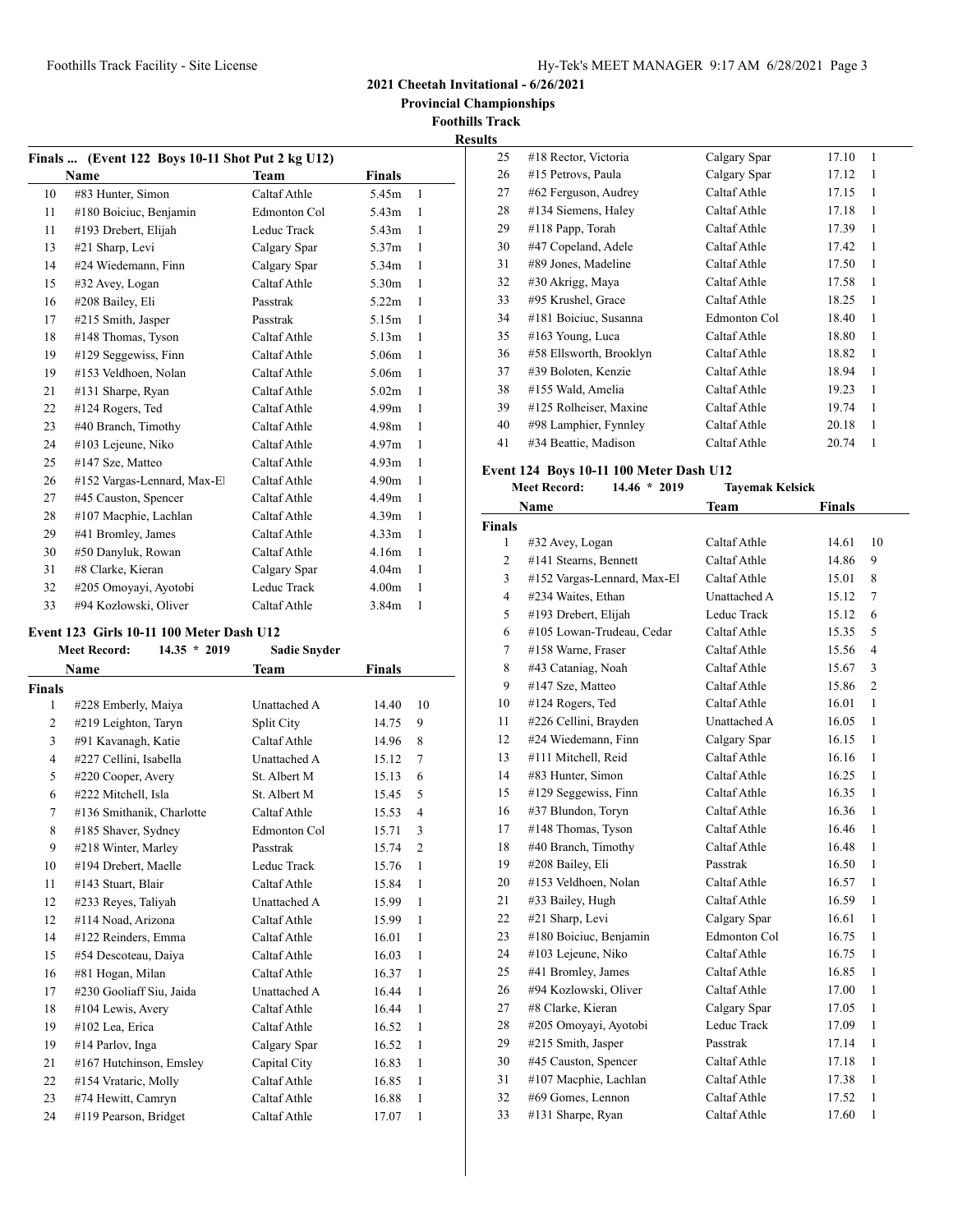**Provincial Championships**

**Foothills Track**

**Results**

|    | <b>Name</b>         | Team         | <b>Finals</b> |  |
|----|---------------------|--------------|---------------|--|
| 34 | #50 Danyluk, Rowan  | Caltaf Athle | 18.77         |  |
| 35 | #51 De Regt, Damian | Caltaf Athle | 18.83         |  |
| 36 | #212 Lach, Nate     | Passtrak     | 18.97         |  |

|                | <b>Meet Record:</b><br>$9.46 * 2019$ | <b>Maiya Emberly</b> |        |                |
|----------------|--------------------------------------|----------------------|--------|----------------|
|                | Name                                 | Team                 | Finals |                |
| Finals         |                                      |                      |        |                |
| 1              | #48 Cribbie, Taylor                  | Caltaf Athle         | 11.03  | 10             |
| $\overline{2}$ | #117 Panich, Emily                   | Caltaf Athle         | 11.03  | 9              |
| 3              | #13 Mix, Hannah                      | Calgary Spar         | 11.04  | 8              |
| 4              | #121 Pono, Charlotte                 | Caltaf Athle         | 11.06  | $\tau$         |
| 5              | #10 Jamani, Aliana                   | Calgary Spar         | 11.14  | 6              |
| 6              | #71 Greenhalgh, Sienne               | Caltaf Athle         | 11.17  | 5              |
| 7              | #195 Drebert, Marlea                 | Leduc Track          | 11.20  | 4              |
| 8              | #149 Toth, Ellie                     | Caltaf Athle         | 11.25  | 3              |
| 9              | #144 Swanson, Vera                   | Caltaf Athle         | 11.29  | $\overline{c}$ |
| 10             | #221 Mitchell, Hattie                | St. Albert M         | 11.31  | $\mathbf{1}$   |
| 11             | #223 Woelinga, Bailey                | St. Albert M         | 11.32  | 1              |
| 12             | #17 Rector, Vanessa                  | Calgary Spar         | 11.42  | 1              |
| 13             | #55 Dillabaugh, Avery                | Caltaf Athle         | 11.63  | 1              |
| 14             | #80 Hogan, Eden                      | Caltaf Athle         | 11.67  | 1              |
| 15             | #68 Gomes, Dahlia                    | Caltaf Athle         | 11.69  | 1              |
| 16             | #151 Vantura, Lilian                 | Caltaf Athle         | 11.74  | $\mathbf{1}$   |
| 17             | #31 Aston, Elizabeth                 | Caltaf Athle         | 11.80  | 1              |
| 18             | #99 Larocque, Sevana                 | Caltaf Athle         | 11.83  | 1              |
| 19             | #198 Dvorovaya, Ornella              | Leduc Track          | 11.92  | 1              |
| 20             | #79 Hoffman, Lyla                    | Caltaf Athle         | 12.48  | 1              |

#### **Event 202 Boys 9 & Under 60 Meter Dash U10**

|        | $10.08 * 2019$<br><b>Meet Record:</b> | <b>Noah Cataniag</b> |               |                |
|--------|---------------------------------------|----------------------|---------------|----------------|
|        | Name                                  | Team                 | <b>Finals</b> |                |
| Finals |                                       |                      |               |                |
| 1      | #229 Emberly, Nicholas                | Unattached A         | 10.13         | 10             |
| 2      | #142 Stewart, Ryker                   | Caltaf Athle         | 10.17         | 9              |
| 3      | #110 McLean, Joshua                   | Caltaf Athle         | 10.36         | 8              |
| 4      | #57 Ehirhieme, Uyi                    | Caltaf Athle         | 10.42         | 7              |
| 5      | #76 Hiebert, Isaiah                   | Caltaf Athle         | 10.68         | 6              |
| 6      | #138 Solobay, Marc                    | Caltaf Athle         | 10.77         | 5              |
| 7      | #109 McLean, Fraser                   | Caltaf Athle         | 10.89         | 4              |
| 8      | #73 Hendrick, Cameron                 | Caltaf Athle         | 11.06         | 3              |
| 9      | #97 Laidlaw, Hudson                   | Caltaf Athle         | 11.12         | $\overline{2}$ |
| 10     | #35 Bishop, Lennox                    | Caltaf Athle         | 11.14         | 1              |
| 11     | #211 Lach, Holden                     | Passtrak             | 11.14         | 1              |
| 12     | #123 Richards, Kayden                 | Caltaf Athle         | 11.42         | 1              |
| 13     | #157 Ward, Rex                        | Caltaf Athle         | 11.45         | 1              |
| 14     | #78 Hoffman, Ilyas                    | Caltaf Athle         | 11.54         | 1              |
| 15     | #100 Larocque, Silhoe                 | Caltaf Athle         | 12.13         | 1              |
| 16     | #88 Jones, Julian                     | Caltaf Athle         | 12.25         | 1              |
| 17     | #162 Young, Jameson                   | Caltaf Athle         | 12.35         | 1              |
| 18     | #126 Sah, Akarsh                      | Caltaf Athle         | 13.74         | 1              |

|               | <b>Meet Record:</b><br>$17.25m * 2019$ | <b>Maiya Emberly</b> |                    |                |
|---------------|----------------------------------------|----------------------|--------------------|----------------|
|               | Name                                   | <b>Team</b>          | Finals             |                |
| <b>Finals</b> |                                        |                      |                    |                |
| 1             | #144 Swanson, Vera                     | Caltaf Athle         | $18.48m*$          | 10             |
| 2             | #149 Toth, Ellie                       | Caltaf Athle         | 13.27m             | 9              |
| 3             | #221 Mitchell, Hattie                  | St. Albert M         | 12.97m             | 8              |
| 4             | #55 Dillabaugh, Avery                  | Caltaf Athle         | 11.37m             | 7              |
| 5             | #80 Hogan, Eden                        | Caltaf Athle         | 11.25m             | 6              |
| 6             | #99 Larocque, Sevana                   | Caltaf Athle         | 11.02m             | 5              |
| 7             | #48 Cribbie, Taylor                    | Caltaf Athle         | 10.88 <sub>m</sub> | 4              |
| 8             | #151 Vantura, Lilian                   | Caltaf Athle         | 10.80 <sub>m</sub> | 3              |
| 9             | #13 Mix, Hannah                        | Calgary Spar         | 9.98m              | $\overline{2}$ |
| 10            | #223 Woelinga, Bailey                  | St. Albert M         | 9.85m              | 1              |
| 11            | $#17$ Rector, Vanessa                  | Calgary Spar         | 9.06m              | 1              |
| 12            | #10 Jamani, Aliana                     | Calgary Spar         | 8.99 <sub>m</sub>  | 1              |
| 13            | #195 Drebert, Marlea                   | Leduc Track          | 8.80m              | 1              |
| 14            | #71 Greenhalgh, Sienne                 | Caltaf Athle         | 8.41 <sub>m</sub>  | 1              |
| 15            | #31 Aston, Elizabeth                   | Caltaf Athle         | 7.66m              | 1              |
| 16            | #198 Dvorovaya, Ornella                | Leduc Track          | 7.57 <sub>m</sub>  | 1              |
| 17            | #79 Hoffman, Lyla                      | Caltaf Athle         | 7.02 <sub>m</sub>  | 1              |
| 18            | #121 Pono, Charlotte                   | Caltaf Athle         | 5.52m              | 1              |

# **Event 206 Boys 9 & Under Other Ball Throw U10**

| <b>Meet Record:</b> | $19.89m * 2019$ | <b>Matteo Diluzio</b> |
|---------------------|-----------------|-----------------------|

|               | Name                   | Team         | Finals            |                |
|---------------|------------------------|--------------|-------------------|----------------|
| <b>Finals</b> |                        |              |                   |                |
| 1             | #229 Emberly, Nicholas | Unattached A | 24.48m*           | - 10           |
| 2             | #110 McLean, Joshua    | Caltaf Athle | $22.15m*$         | 9              |
| 3             | #211 Lach, Holden      | Passtrak     | $22.06m*$         | 8              |
| 4             | #57 Ehirhieme, Uyi     | Caltaf Athle | $20.33*$          | 7              |
| 5             | #142 Stewart, Ryker    | Caltaf Athle | 18.60m            | 6              |
| 6             | #76 Hiebert, Isaiah    | Caltaf Athle | 17.89m            | 5              |
| 7             | #78 Hoffman, Ilyas     | Caltaf Athle | 15.19m            | 4              |
| 8             | #109 McLean, Fraser    | Caltaf Athle | 14.38m            | 3              |
| 9             | #35 Bishop, Lennox     | Caltaf Athle | 13.14m            | $\overline{2}$ |
| 10            | #97 Laidlaw, Hudson    | Caltaf Athle | 13.12m            | 1              |
| 11            | #73 Hendrick, Cameron  | Caltaf Athle | 12.30m            | 1              |
| 12            | #138 Solobay, Marc     | Caltaf Athle | 11.30m            | 1              |
| 13            | #123 Richards, Kayden  | Caltaf Athle | 10.62m            | 1              |
| 14            | #126 Sah, Akarsh       | Caltaf Athle | 9.52m             | 1              |
| 15            | $#157$ Ward, Rex       | Caltaf Athle | 9.40 <sub>m</sub> | 1              |
| 16            | #88 Jones, Julian      | Caltaf Athle | 9.20 <sub>m</sub> | 1              |
| 17            | #100 Larocque, Silhoe  | Caltaf Athle | 9.16m             | 1              |
| 18            | #162 Young, Jameson    | Caltaf Athle | 8.80m             | 1              |
|               |                        |              |                   |                |

# **Event 209 Girls 9 & Under Long Jump U10**<br>Meet Record: 3.42m \* 2019 Maiva Emberly

|                | <b>Meet Record:</b> | $3.42m * 2019$ | <b>Maiya Emberly</b> |                   |    |
|----------------|---------------------|----------------|----------------------|-------------------|----|
|                | Name                |                | Team                 | <b>Finals</b>     |    |
| <b>Finals</b>  |                     |                |                      |                   |    |
|                | #144 Swanson, Vera  |                | Caltaf Athle         | 2.92 <sub>m</sub> | 10 |
| 2              | #117 Panich, Emily  |                | Caltaf Athle         | 2.87 <sub>m</sub> | 9  |
| 3              | #13 Mix, Hannah     |                | Calgary Spar         | 2.82m             | 8  |
| $\overline{4}$ | #149 Toth, Ellie    |                | Caltaf Athle         | 2.74m             |    |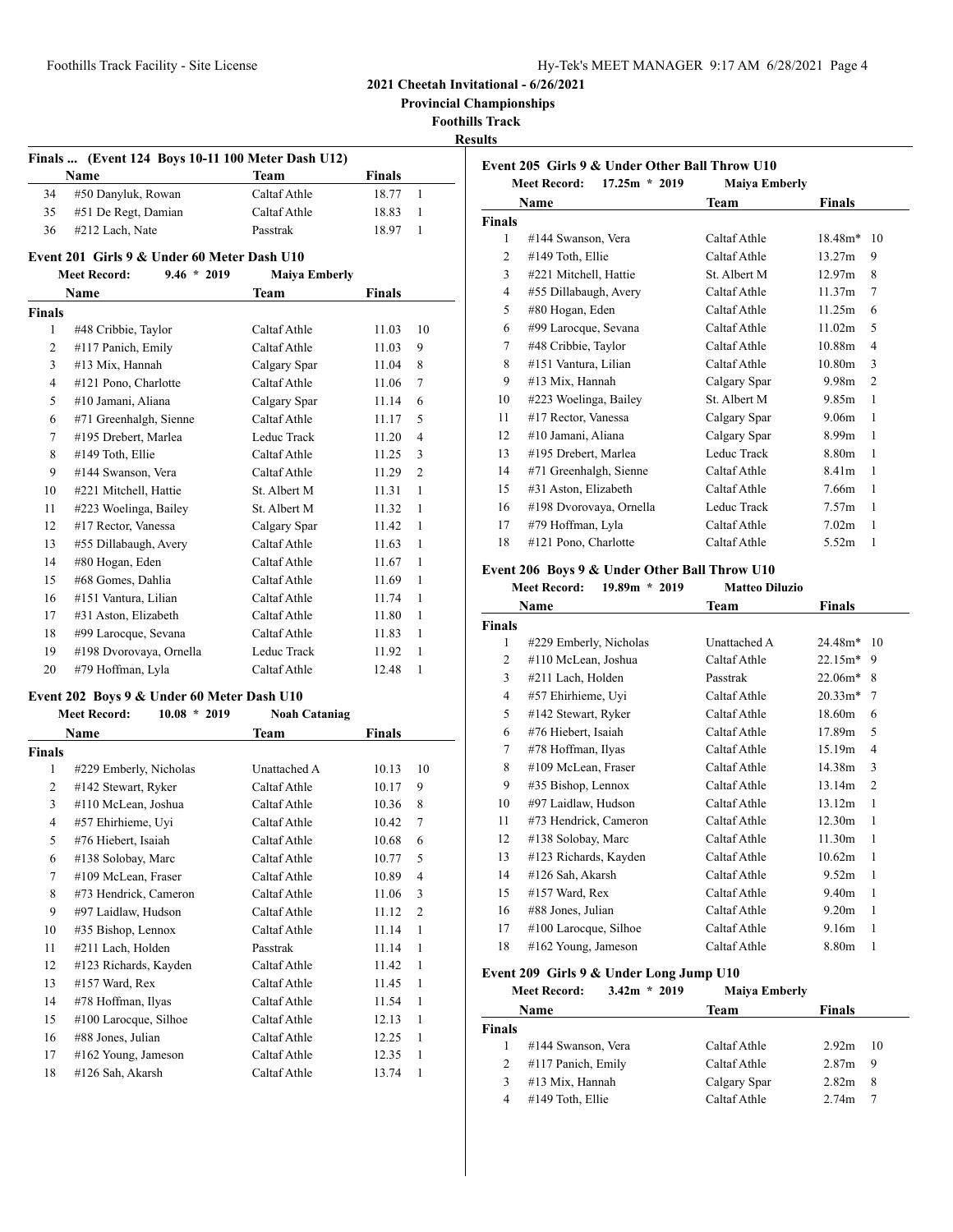**2021 Cheetah Invitational - 6/26/2021**

 **Provincial Championships**

**Foothills Track**

# **Results**

|    | Finals  (Event 209 Girls 9 & Under Long Jump U10) |              |                   |                |
|----|---------------------------------------------------|--------------|-------------------|----------------|
|    | Name                                              | <b>Team</b>  | Finals            |                |
| 5  | #221 Mitchell, Hattie                             | St. Albert M | 2.73 <sub>m</sub> | 6              |
| 6  | #99 Larocque, Sevana                              | Caltaf Athle | 2.60 <sub>m</sub> | 5              |
| 7  | #48 Cribbie, Taylor                               | Caltaf Athle | 2.59m             | $\overline{4}$ |
| 8  | #55 Dillabaugh, Avery                             | Caltaf Athle | 2.49 <sub>m</sub> | 2.5            |
| 8  | #223 Woelinga, Bailey                             | St. Albert M | 2.49 <sub>m</sub> | 2.5            |
| 10 | #198 Dvorovaya, Ornella                           | Leduc Track  | 2.46m             | 1              |
| 11 | #68 Gomes, Dahlia                                 | Caltaf Athle | 2.42 <sub>m</sub> | 1              |
| 12 | #151 Vantura, Lilian                              | Caltaf Athle | 2.41 <sub>m</sub> | 1              |
| 13 | #195 Drebert, Marlea                              | Leduc Track  | 2.35 <sub>m</sub> | 1              |
| 13 | #121 Pono, Charlotte                              | Caltaf Athle | 2.35 <sub>m</sub> | 1              |
| 15 | #79 Hoffman, Lyla                                 | Caltaf Athle | 2.33 <sub>m</sub> | 1              |
| 16 | #17 Rector, Vanessa                               | Calgary Spar | 2.20 <sub>m</sub> | 1              |
| 17 | #80 Hogan, Eden                                   | Caltaf Athle | 2.19 <sub>m</sub> | 1              |
| 18 | #10 Jamani, Aliana                                | Calgary Spar | 1.94m             | 1              |
| 19 | #31 Aston, Elizabeth                              | Caltaf Athle | 1.82 <sub>m</sub> | 1              |
| 20 | #71 Greenhalgh, Sienne                            | Caltaf Athle | 1.74m             | 1              |

### **Event 210 Boys 9 & Under Long Jump U10**

|                | <b>Meet Record:</b><br>$3.29m * 2019$ | <b>Emmett McLean</b> |                   |     |
|----------------|---------------------------------------|----------------------|-------------------|-----|
|                | Name                                  | Team                 | <b>Finals</b>     |     |
| Finals         |                                       |                      |                   |     |
| 1              | #229 Emberly, Nicholas                | Unattached A         | $3.31m*$          | 9.5 |
| 1              | #76 Hiebert, Isaiah                   | Caltaf Athle         | $3.31m*$          | 9.5 |
| 3              | #142 Stewart, Ryker                   | Caltaf Athle         | 3.13 <sub>m</sub> | 8   |
| $\overline{4}$ | #57 Ehirhieme, Uyi                    | Caltaf Athle         | 3.10 <sub>m</sub> | 7   |
| 5              | #73 Hendrick, Cameron                 | Caltaf Athle         | 3.04 <sub>m</sub> | 6   |
| 6              | #109 McLean, Fraser                   | Caltaf Athle         | 2.88 <sub>m</sub> | 4.5 |
| 6              | #110 McLean, Joshua                   | Caltaf Athle         | 2.88m             | 4.5 |
| 8              | #214 Neniska, Felix                   | Passtrak             | 2.71 <sub>m</sub> | 3   |
| 9              | #211 Lach, Holden                     | Passtrak             | 2.57 <sub>m</sub> | 2   |
| 10             | #157 Ward, Rex                        | Caltaf Athle         | 2.56m             | 1   |
| 11             | #97 Laidlaw, Hudson                   | Caltaf Athle         | 2.52 <sub>m</sub> | 1   |
| 12             | #100 Larocque, Silhoe                 | Caltaf Athle         | 2.45m             | 1   |
| 13             | #78 Hoffman, Ilyas                    | Caltaf Athle         | 2.41 <sub>m</sub> | 1   |
| 14             | #88 Jones, Julian                     | Caltaf Athle         | 2.17m             | 1   |
| 15             | $#162$ Young, Jameson                 | Caltaf Athle         | 2.05 <sub>m</sub> | 1   |
| 16             | #123 Richards, Kayden                 | Caltaf Athle         | 2.02 <sub>m</sub> | 1   |
| 17             | #138 Solobay, Marc                    | Caltaf Athle         | 1.94 <sub>m</sub> | 1   |
| 18             | #35 Bishop, Lennox                    | Caltaf Athle         | 1.83 <sub>m</sub> | 1   |
| 19             | #126 Sah, Akarsh                      | Caltaf Athle         | 1.60 <sub>m</sub> | 1   |

#### **Event 219 Girls 4-9 400 Meter Run U10**

|               | $1:22.35 * 2019$<br><b>Meet Record:</b> | Katie Kavanagh |               |                |
|---------------|-----------------------------------------|----------------|---------------|----------------|
|               | <b>Name</b>                             | Team           | <b>Finals</b> |                |
| <b>Finals</b> |                                         |                |               |                |
| 1             | #55 Dillabaugh, Avery                   | Caltaf Athle   | 1:27.41       | 10             |
| 2             | #13 Mix, Hannah                         | Calgary Spar   | 1:30.01       | 9              |
| 3             | #195 Drebert, Marlea                    | Leduc Track    | 1:30.54       | 8              |
| 4             | #221 Mitchell, Hattie                   | St. Albert M   | 1:31.58       | 7              |
| 5             | #149 Toth, Ellie                        | Caltaf Athle   | 1:32.49       | 6              |
| 6             | #68 Gomes, Dahlia                       | Caltaf Athle   | 1:33.02       | 5              |
| 7             | #48 Cribbie, Taylor                     | Caltaf Athle   | 1:33.28       | $\overline{4}$ |
| 8             | #121 Pono, Charlotte                    | Caltaf Athle   | 1:34.79       | 3              |
|               |                                         |                |               |                |

| 9  | #223 Woelinga, Bailey   | St. Albert M | 1:35.08<br>2            |  |
|----|-------------------------|--------------|-------------------------|--|
| 10 | #144 Swanson, Vera      | Caltaf Athle | 1:35.42<br>$\mathbf{1}$ |  |
| 11 | #10 Jamani, Aliana      | Calgary Spar | 1:35.43<br>1            |  |
| 12 | #71 Greenhalgh, Sienne  | Caltaf Athle | 1:35.78<br>1            |  |
| 13 | #117 Panich, Emily      | Caltaf Athle | 1:38.92<br>$\mathbf{1}$ |  |
| 14 | #151 Vantura, Lilian    | Caltaf Athle | 1:40.69<br>1            |  |
| 15 | #31 Aston, Elizabeth    | Caltaf Athle | 1:40.78<br>1            |  |
| 16 | #99 Larocque, Sevana    | Caltaf Athle | 1:41.15<br>1            |  |
| 17 | #80 Hogan, Eden         | Caltaf Athle | 1:50.19<br>1            |  |
| 18 | #17 Rector, Vanessa     | Calgary Spar | 1:50.24<br>1            |  |
| 19 | #198 Dvorovaya, Ornella | Leduc Track  | 1<br>1:54.48            |  |
|    |                         |              |                         |  |

#### **Event 220 Boys 4-9 400 Meter Run U10**

# **Meet Record: 1:26.03 \* 2019 Adrian Camelo**

|                | Name                   | Team         | <b>Finals</b>             |
|----------------|------------------------|--------------|---------------------------|
| <b>Finals</b>  |                        |              |                           |
| 1              | #142 Stewart, Ryker    | Caltaf Athle | $1:21.62*$<br>10          |
| 2              | #110 McLean, Joshua    | Caltaf Athle | $1:23.03*$<br>9           |
| 3              | #229 Emberly, Nicholas | Unattached A | $1:23.71*$<br>8           |
| $\overline{4}$ | #76 Hiebert, Isaiah    | Caltaf Athle | $1:24.93*$<br>$\tau$      |
| 5              | #109 McLean, Fraser    | Caltaf Athle | 1:26.68<br>6              |
| 6              | #57 Ehirhieme, Uyi     | Caltaf Athle | 5<br>1:28.25              |
| 7              | #73 Hendrick, Cameron  | Caltaf Athle | $\overline{4}$<br>1:30.76 |
| 8              | #138 Solobay, Marc     | Caltaf Athle | 3<br>1:33.43              |
| 9              | #162 Young, Jameson    | Caltaf Athle | $\overline{2}$<br>1:36.24 |
| 10             | #211 Lach, Holden      | Passtrak     | 1<br>1:36.27              |
| 11             | #35 Bishop, Lennox     | Caltaf Athle | 1:36.37<br>1              |
| 12             | #78 Hoffman, Ilyas     | Caltaf Athle | 1:37.86<br>1              |
| 13             | #123 Richards, Kayden  | Caltaf Athle | 1<br>1:41.33              |
| 14             | #100 Larocque, Silhoe  | Caltaf Athle | 1:44.27<br>1              |
| 15             | $#157$ Ward, Rex       | Caltaf Athle | 1<br>1:44.66              |
| 16             | #88 Jones, Julian      | Caltaf Athle | 1<br>1:47.63              |
| 17             | #97 Laidlaw, Hudson    | Caltaf Athle | 1<br>1:49.49              |
|                |                        |              |                           |

#### **Event 303 Girls 12-13 600 Meter Run U14**

**Meet Record: 1:56.88 \* 6/24/2018 Mya Phippen**

|               | Name                      | Team         | <b>Finals</b>                |
|---------------|---------------------------|--------------|------------------------------|
| <b>Finals</b> |                           |              |                              |
| 1             | #224 Asplund, Maya        | Unattached A | $1:46.57*$<br>10             |
| 2             | #171 Tetteh-Wayoe, Elaina | Capital City | $1:47.34*$<br>9              |
| 3             | #203 MacLean, Mary        | Leduc Track  | $1:49.20*$<br>8              |
| 4             | #44 Causton, Bromley      | Caltaf Athle | $1:49.54*$<br>7              |
| 5             | #204 Omoyayi, Abiola      | Leduc Track  | $1:50.57*$<br>6              |
| 6             | #206 Sonnenberg, Ava      | Leduc Track  | $1:54.17*$ 5                 |
| 7             | #192 Cathcart, Brianna    | Leduc Track  | $1:54.27*$<br>$\overline{4}$ |
| 8             | #38 Boghean, Kamsi        | Caltaf Athle | $1:55.10*$<br>$\mathcal{R}$  |
| 9             | #28 Matte, Sarah          | Calgary Warr | $1:56.69*$<br>$\overline{2}$ |
| 10            | #137 Snyder, Sadie        | Caltaf Athle | $1:56.86*$<br>$\mathbf{1}$   |
| 11            | #9 Fernandez, Mira        | Calgary Spar | 2:00.19<br>1                 |
| 12            | #27 Jorgensen, Gabriella  | Calgary Warr | 2:00.88<br>1                 |
| 13            | #170 Martins, Nayana      | Capital City | 2:01.94<br>1                 |
| 14            | #26 Gauvin, Gabrielle     | Calgary Warr | 2:02.21<br>1                 |
| 15            | #108 McClay, Grier        | Caltaf Athle | 2:02.33<br>1                 |
| 16            | #56 Ehirhieme, Uwa        | Caltaf Athle | 2:02.57<br>1                 |
| 17            | #2 Perrett, Devyn         | Bulldogs Tra | 1<br>2:03.40                 |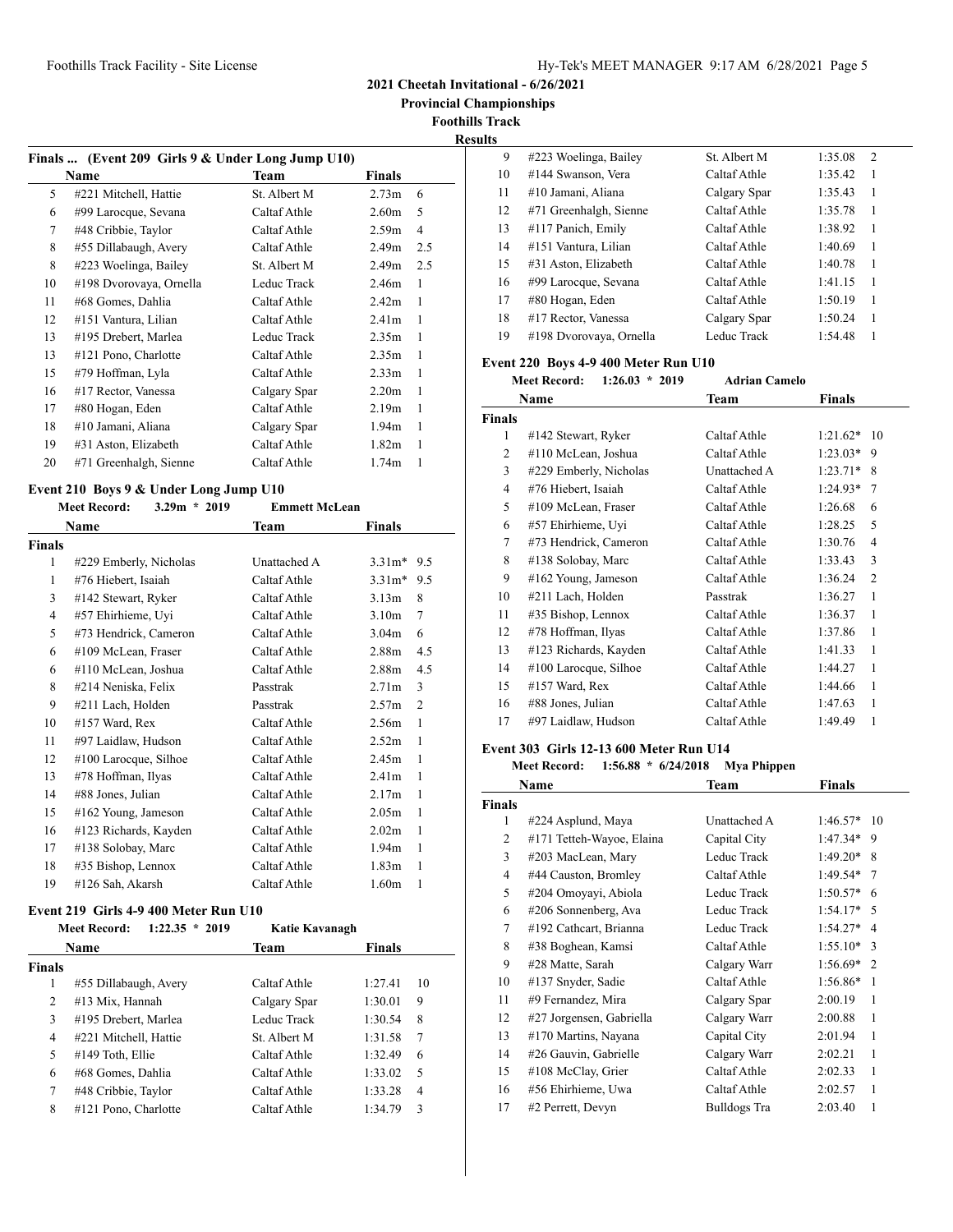**Provincial Championships**

**Foothills Track**

**Results**

| <b>Finals …</b> | (Event 303 Girls 12-13 600 Meter Run U14) |                     |               |           |
|-----------------|-------------------------------------------|---------------------|---------------|-----------|
|                 | Name                                      | <b>Team</b>         | <b>Finals</b> |           |
| 18              | #140 Soum, Samantha                       | Caltaf Athle        | 2:03.41       | 1         |
| 19              | #146 Swinn, Isabelle                      | Caltaf Athle        | 2:03.65       | 1         |
| 20              | #75 Hewitt, Regan                         | Caltaf Athle        | 2:04.05       | 1         |
| 21              | #187 Kohl, Amelia                         | <b>Edmonton Thu</b> | 2:04.48       | 1         |
| 22              | #168 Johnson, Isobel                      | Capital City        | 2:05.50       | 1         |
| 23              | #174 Hooper, Julia                        | Cochrane            | 2:05.60       | 1         |
| 24              | #116 O'Connor, Meyer                      | Caltaf Athle        | 2:06.04       | 1         |
| 25              | #25 Arvanitis, Eleni                      | Calgary Warr        | 2:08.40       | 1         |
| 26              | #84 Huq, Nylah                            | Caltaf Athle        | 2:08.89       | 1         |
| 27              | #169 Mailloux, Finnley                    | Capital City        | 2:09.95       | 1         |
| 28              | #90 Jones, Reese                          | Caltaf Athle        | 2:10.87       | 1         |
| 29              | #115 O'Connor, Mccall                     | Caltaf Athle        | 2:11.26       | 1         |
| 30              | #42 Bugbee, Anna                          | Caltaf Athle        | 2:11.74       | 1         |
| 31              | #29 Moore, Gabrielle                      | Calgary Warr        | 2:11.79       | 1         |
| 32              | #182 Boiciuc, Vioreaka                    | Edmonton Col        | 2:12.02       | 1         |
| 33              | #82 Holder, Melissa                       | Caltaf Athle        | 2:12.24       | 1         |
| 34              | #127 Scarff, Fyfe                         | Caltaf Athle        | 2:12.52       | 1         |
| 35              | #188 Sarkar, Nayeli                       | <b>Edmonton Thu</b> | 2:15.96       | 1         |
| 36              | #46 Chao, Carissa                         | Caltaf Athle        | 2:16.31       | 1         |
| 37              | #165 Glasgow, Avery                       | Capital City        | 2:17.58       | 1         |
| 38              | #166 Glasgow, Lowyn                       | Capital City        | 2:20.19       | 1         |
| 39              | #217 Winter, Eve                          | Passtrak            | 2:20.46       | 1         |
| 40              | #7 Carscadden, Oceane                     | Calgary Spar        | 2:31.24       | 1         |
| 41              | #92 Kessler, Samantha                     | Caltaf Athle        | 3:24.04       | 1         |
|                 | Event 304 Boys 12-13 600 Meter Run U14    |                     |               |           |
|                 | <b>Meet Record:</b><br>$1:49.64 * 2017$   | <b>Roenen Chase</b> |               |           |
|                 | Name                                      | Team                | Finals        |           |
| <b>Finals</b>   |                                           |                     |               |           |
| 1               | #65 Fischer, Ephrem                       | Caltaf Athle        | 1:39.58*      | 10        |
| $\overline{c}$  | #112 Murray, Calder                       | Caltaf Athle        | $1:44.74*$    | 9         |
| 3               | #191 Brown, Micah                         | Leduc Track         | $1:45.77*$    | 8         |
| 4               | #189 Secker, Ty                           | Edmonton Thu        | $1:46.85*$    | 7         |
| 5               | #67 Goldring, David                       | Caltaf Athle        | 1:51.22       | 6         |
| 6               | #36 Bishop, Noah                          | Caltaf Athle        | 1:51.98       | 5         |
| $\tau$          | $#106$ Drobort $D101c$                    | Loduo Troole        | 1.5210        | $\Lambda$ |

| nals           |                         |                     |                           | 25            |
|----------------|-------------------------|---------------------|---------------------------|---------------|
| 1              | #65 Fischer, Ephrem     | Caltaf Athle        | 1:39.58*<br>10            | 26            |
| $\overline{c}$ | #112 Murray, Calder     | Caltaf Athle        | $1:44.74*$ 9              | 27            |
| 3              | #191 Brown, Micah       | Leduc Track         | $1:45.77*$<br>8           | 28            |
| $\overline{4}$ | #189 Secker, Ty         | <b>Edmonton Thu</b> | $1:46.85*$<br>7           | 29            |
| 5              | #67 Goldring, David     | Caltaf Athle        | 1:51.22<br>6              | 30            |
| 6              | #36 Bishop, Noah        | Caltaf Athle        | 5<br>1:51.98              | 31            |
| 7              | #196 Drebert', Blake    | Leduc Track         | 1:52.19<br>$\overline{4}$ | 32            |
| 8              | #1 Shaw, Ayden          | Alberta Speed       | 1:54.36<br>3              | 32            |
| 9              | #156 Ward, Odin         | Caltaf Athle        | 1:54.46<br>$\overline{2}$ | 34            |
| 10             | #59 Engelhardt, Rowan   | Caltaf Athle        | 1:56.69<br>$\mathbf{1}$   | 35            |
| 11             | #159 Warne, Hudson      | Caltaf Athle        | 1:58.70<br>$\mathbf{1}$   | 36            |
| 12             | #16 Quach, Jireh        | Calgary Spar        | 1:58.71<br>1              | 37            |
| 13             | #209 Folkard, Cohen     | Passtrak            | 2:00.46<br>$\mathbf{1}$   | 38            |
| 14             | #216 Sutherland, Colton | Passtrak            | 2:00.54<br>1              | 39            |
| 15             | #183 Dunlop, Charles    | Edmonton Col        | 2:01.88<br>1              | 40            |
| 16             | #130 Serl, Weston       | Caltaf Athle        | 2:04.99<br>$\mathbf{1}$   | Event         |
| 17             | #86 Jickling, Oliver    | Caltaf Athle        | 2:06.97<br>$\mathbf{1}$   | N             |
| 18             | #133 Shaw, Grayson      | Caltaf Athle        | 2:07.10<br>$\mathbf{1}$   |               |
| 19             | #207 Thorpe, Joel       | Leduc Track         | 2:08.42<br>1              |               |
| 20             | #101 Laverty, Caelan    | Caltaf Athle        | 2:09.69<br>$\mathbf{1}$   | <b>Finals</b> |
| 21             | #161 Wood, Owen         | Caltaf Athle        | 1<br>2:09.83              | 1             |
| 22             | #184 Newans, Sam        | Edmonton Col        | 1<br>2:11.36              | 1             |

 #128 Schweitzer, Kane Caltaf Athle 2:13.27 1 #19 Russell, Mateo Calgary Spar 2:20.59 1

| นเเร          |                                         |                     |                   |    |
|---------------|-----------------------------------------|---------------------|-------------------|----|
| 25            | #210 Groves, Nelson                     | Passtrak            | 3:19.07           | 1  |
|               | Event 307 Girls 12-13 Shot Put 3 kg U14 |                     |                   |    |
|               | <b>Meet Record:</b><br>$9.17m * 2019$   | Julia Bartlett      |                   |    |
|               | Name                                    | Team                | <b>Finals</b>     |    |
| <b>Finals</b> |                                         |                     |                   |    |
| 1             | #224 Asplund, Maya                      | Unattached A        | 7.72 <sub>m</sub> | 10 |
| 2             | #203 MacLean, Mary                      | Leduc Track         | 6.88m             | 9  |
| 3             | #2 Perrett, Devyn                       | <b>Bulldogs Tra</b> | 6.85m             | 8  |
| 4             | #204 Omoyayi, Abiola                    | Leduc Track         | 6.60 <sub>m</sub> | 7  |
| 5             | #137 Snyder, Sadie                      | Caltaf Athle        | 6.59 <sub>m</sub> | 6  |
| 6             | #206 Sonnenberg, Ava                    | Leduc Track         | 6.55m             | 5  |
| 7             | #108 McClay, Grier                      | Caltaf Athle        | 6.51 <sub>m</sub> | 4  |
| 8             | #27 Jorgensen, Gabriella                | Calgary Warr        | 6.25m             | 3  |
| 9             | #171 Tetteh-Wayoe, Elaina               | Capital City        | 6.02m             | 2  |
| 10            | #166 Glasgow, Lowyn                     | Capital City        | 6.01 <sub>m</sub> | 1  |
| 10            | #188 Sarkar, Nayeli                     | <b>Edmonton Thu</b> | 6.01 <sub>m</sub> | 1  |
| 12            | #187 Kohl, Amelia                       | <b>Edmonton Thu</b> | 5.84m             | 1  |
| 13            | #174 Hooper, Julia                      | Cochrane            | 5.83 <sub>m</sub> | 1  |
| 14            | #26 Gauvin, Gabrielle                   | Calgary Warr        | 5.81m             | 1  |
| 15            | #146 Swinn, Isabelle                    | Caltaf Athle        | 5.67 <sub>m</sub> | 1  |
| 16            | #140 Soum, Samantha                     | Caltaf Athle        | 5.57m             | 1  |
| 17            | #165 Glasgow, Avery                     | Capital City        | 5.51 <sub>m</sub> | 1  |
| 18            | #42 Bugbee, Anna                        | Caltaf Athle        | 5.47m             | 1  |
| 19            | #75 Hewitt, Regan                       | Caltaf Athle        | 5.43 <sub>m</sub> | 1  |
| 20            | #182 Boiciuc, Vioreaka                  | Edmonton Col        | 5.35m             | 1  |
| 21            | #116 O'Connor, Meyer                    | Caltaf Athle        | 5.24m             | 1  |
| 22            | #82 Holder, Melissa                     | Caltaf Athle        | 5.23 <sub>m</sub> | 1  |
| 23            | #29 Moore, Gabrielle                    | Calgary Warr        | 5.15m             | 1  |
| 24            | #168 Johnson, Isobel                    | Capital City        | 5.14m             | 1  |
| 25            | #217 Winter, Eve                        | Passtrak            | 5.10 <sub>m</sub> | 1  |
| 26            | #46 Chao, Carissa                       | Caltaf Athle        | 5.03 <sub>m</sub> | 1  |
| 27            | #170 Martins, Nayana                    | Capital City        | 4.94m             | 1  |
| 28            | #192 Cathcart, Brianna                  | Leduc Track         | 4.89m             | 1  |
| 29            | #169 Mailloux, Finnley                  | Capital City        | 4.88m             | 1  |
| 30            | #84 Huq, Nylah                          | Caltaf Athle        | 4.81 <sub>m</sub> | 1  |
| 31            | #25 Arvanitis, Eleni                    | Calgary Warr        | 4.66m             | 1  |
| 32            | #56 Ehirhieme, Uwa                      | Caltaf Athle        | 4.64m             | 1  |
| 32            | #38 Boghean, Kamsi                      | Caltaf Athle        | 4.64m             | 1  |
| 34            | #7 Carscadden, Oceane                   | Calgary Spar        | 4.56m             | 1  |
| 35            | #44 Causton, Bromley                    | Caltaf Athle        | 4.51m             | 1  |
| 36            | #115 O'Connor, Mccall                   | Caltaf Athle        | 4.38m             | 1  |
| 37            | #90 Jones, Reese                        | Caltaf Athle        | 4.35m             | 1  |
| 38            | #9 Fernandez, Mira                      | Calgary Spar        | 4.07m             | 1  |
| 39            | #28 Matte, Sarah                        | Calgary Warr        | 3.87m             | 1  |
| 40            | #92 Kessler, Samantha                   | Caltaf Athle        | 3.61 <sub>m</sub> | 1  |

#### **Event 308 Boys 12-13 Shot Put 3 kg U14**

#### **Meet Record: 9.47m \* 2019 Chase Roenen**

|        | Name                  | Team         | Finals            |     |
|--------|-----------------------|--------------|-------------------|-----|
| Finals |                       |              |                   |     |
|        | #213 Musschoot, Cohen | Passtrak     | $9.36m$ $9.5$     |     |
|        | #65 Fischer, Ephrem   | Caltaf Athle | 9.36m             | 9.5 |
| 3      | #191 Brown, Micah     | Leduc Track  | 9.01 <sub>m</sub> | -8  |
|        | #184 Newans, Sam      | Edmonton Col | 8.49m             |     |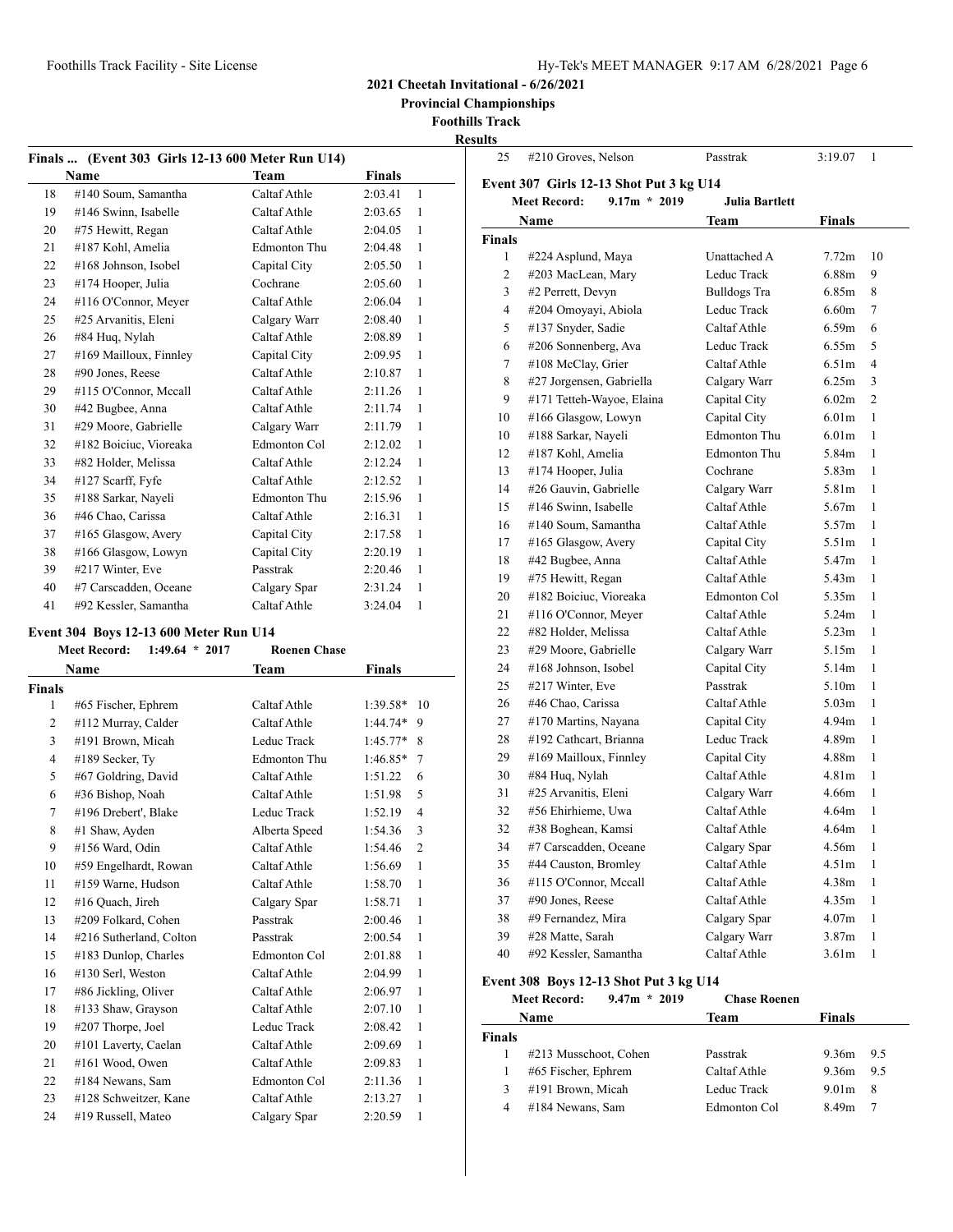**2021 Cheetah Invitational - 6/26/2021**

 **Provincial Championships**

**Foothills Track Results**

|              | Finals  (Event 308 Boys 12-13 Shot Put 3 kg U14) |                     |                   |                |  |  |
|--------------|--------------------------------------------------|---------------------|-------------------|----------------|--|--|
| Team<br>Name |                                                  |                     | Finals            |                |  |  |
| 5            | #1 Shaw, Ayden                                   | Alberta Speed       | 7.62m             | 6              |  |  |
| 6            | $\#207$ Thorpe, Joel                             | Leduc Track         | 6.87 <sub>m</sub> | 5              |  |  |
| 7            | #189 Secker, Ty                                  | <b>Edmonton Thu</b> | 6.72m             | 4              |  |  |
| 8            | #16 Quach, Jireh                                 | Calgary Spar        | 6.64m             | 3              |  |  |
| 9            | #216 Sutherland, Colton                          | Passtrak            | 6.59m             | $\overline{2}$ |  |  |
| 10           | #130 Serl, Weston                                | Caltaf Athle        | 6.51 <sub>m</sub> | 1              |  |  |
| 11           | #86 Jickling, Oliver                             | Caltaf Athle        | 6.48m             | 1              |  |  |
| 12           | #145 Sweet, Sam                                  | Caltaf Athle        | 6.32m             | 1              |  |  |
| 13           | #112 Murray, Calder                              | Caltaf Athle        | 6.29m             | 1              |  |  |
| 14           | #156 Ward, Odin                                  | Caltaf Athle        | 6.25m             | 1              |  |  |
| 15           | #209 Folkard, Cohen                              | Passtrak            | 6.11m             | 1              |  |  |
| 16           | #159 Warne, Hudson                               | Caltaf Athle        | 5.79m             | 1              |  |  |
| 17           | #19 Russell, Mateo                               | Calgary Spar        | 5.72 <sub>m</sub> | 1              |  |  |
| 18           | #67 Goldring, David                              | Caltaf Athle        | 5.53m             | 1              |  |  |
| 19           | #101 Laverty, Caelan                             | Caltaf Athle        | 5.51 <sub>m</sub> | 1              |  |  |
| 20           | #36 Bishop, Noah                                 | Caltaf Athle        | 5.50m             | 1              |  |  |
| 21           | #196 Drebert', Blake                             | Leduc Track         | 5.26m             | 1              |  |  |
| 22           | #183 Dunlop, Charles                             | Edmonton Col        | 5.22m             | 1              |  |  |
| 23           | #59 Engelhardt, Rowan                            | Caltaf Athle        | 5.05m             | 1              |  |  |
| 24           | #133 Shaw, Grayson                               | Caltaf Athle        | 4.93 <sub>m</sub> | 1              |  |  |
| 25           | #128 Schweitzer, Kane                            | Caltaf Athle        | 4.88m             | 1              |  |  |
| 26           | #61 Falkenberg, Kingston                         | Caltaf Athle        | 4.66m             | 1              |  |  |
| 27           | #210 Groves, Nelson                              | Passtrak            | 4.39 <sub>m</sub> | 1              |  |  |
| 28           | #161 Wood, Owen                                  | Caltaf Athle        | 4.30 <sub>m</sub> | 1              |  |  |

#### **Event 315 Girls 12-13 Long Jump U14**

#### **Meet Record: 4.44m \* 6/24/2018 Ella Steel-Douglas**

|                | Name                      | Team                | Finals            |                |
|----------------|---------------------------|---------------------|-------------------|----------------|
| Finals         |                           |                     |                   |                |
| 1              | #206 Sonnenberg, Ava      | Leduc Track         | 4.21 <sub>m</sub> | 10             |
| $\overline{2}$ | #38 Boghean, Kamsi        | Caltaf Athle        | 4.18m             | 9              |
| 3              | #204 Omoyayi, Abiola      | Leduc Track         | 4.08 <sub>m</sub> | 8              |
| 4              | #203 MacLean, Mary        | Leduc Track         | 3.97 <sub>m</sub> | 7              |
| 5              | #224 Asplund, Maya        | Unattached A        | 3.87 <sub>m</sub> | 6              |
| 6              | #187 Kohl, Amelia         | <b>Edmonton Thu</b> | 3.83 <sub>m</sub> | 5              |
| 7              | #174 Hooper, Julia        | Cochrane            | 3.77m             | 4              |
| 8              | $#165$ Glasgow, Avery     | Capital City        | 3.75m             | 3              |
| 9              | #44 Causton, Bromley      | Caltaf Athle        | 3.74 <sub>m</sub> | $\overline{2}$ |
| 10             | #192 Cathcart, Brianna    | Leduc Track         | 3.71 <sub>m</sub> | 1              |
| 11             | #108 McClay, Grier        | Caltaf Athle        | 3.69m             | 1              |
| 12             | #2 Perrett, Devyn         | Bulldogs Tra        | 3.67m             | $\mathbf{1}$   |
| 13             | #171 Tetteh-Wayoe, Elaina | Capital City        | 3.64m             | $\mathbf{1}$   |
| 14             | #27 Jorgensen, Gabriella  | Calgary Warr        | 3.60 <sub>m</sub> | $\mathbf{1}$   |
| 15             | #137 Snyder, Sadie        | Caltaf Athle        | 3.59m             | 1              |
| 16             | #170 Martins, Nayana      | Capital City        | 3.56m             | 1              |
| 16             | #217 Winter, Eve          | Passtrak            | 3.56m             | 1              |
| 18             | #56 Ehirhieme, Uwa        | Caltaf Athle        | 3.54 <sub>m</sub> | 1              |
| 19             | #166 Glasgow, Lowyn       | Capital City        | 3.43 <sub>m</sub> | 1              |
| 20             | #168 Johnson, Isobel      | Capital City        | 3.40 <sub>m</sub> | 1              |
| 21             | #169 Mailloux, Finnley    | Capital City        | 3.33 <sub>m</sub> | 1              |
| 22             | #28 Matte, Sarah          | Calgary Warr        | 3.32 <sub>m</sub> | $\mathbf{1}$   |
| 22             | #182 Boiciuc, Vioreaka    | Edmonton Col        | 3.32 <sub>m</sub> | 1              |
| 24             | #90 Jones, Reese          | Caltaf Athle        | 3.31 <sub>m</sub> | 1              |

| 25 | #140 Soum, Samantha   | Caltaf Athle | 3.24m             | 1 |
|----|-----------------------|--------------|-------------------|---|
| 26 | #188 Sarkar, Nayeli   | Edmonton Thu | 3.21 <sub>m</sub> | 1 |
| 27 | #84 Huq, Nylah        | Caltaf Athle | 3.20 <sub>m</sub> | 1 |
| 28 | #116 O'Connor, Meyer  | Caltaf Athle | 3.19 <sub>m</sub> | 1 |
| 29 | #75 Hewitt, Regan     | Caltaf Athle | 3.18 <sub>m</sub> | 1 |
| 30 | #46 Chao, Carissa     | Caltaf Athle | 3.15m             | 1 |
| 31 | #115 O'Connor, Mccall | Caltaf Athle | 3.11 <sub>m</sub> | 1 |
| 32 | #146 Swinn, Isabelle  | Caltaf Athle | 3.10 <sub>m</sub> | 1 |
| 33 | #42 Bugbee, Anna      | Caltaf Athle | 3.08 <sub>m</sub> | 1 |
| 34 | #82 Holder, Melissa   | Caltaf Athle | 3.02 <sub>m</sub> | 1 |
| 35 | #29 Moore, Gabrielle  | Calgary Warr | 2.93 <sub>m</sub> | 1 |
| 35 | #92 Kessler, Samantha | Caltaf Athle | 2.93 <sub>m</sub> | 1 |
| 37 | #9 Fernandez, Mira    | Calgary Spar | 2.87 <sub>m</sub> | 1 |
| 38 | #26 Gauvin, Gabrielle | Calgary Warr | 2.80 <sub>m</sub> | 1 |
| 38 | #25 Arvanitis, Eleni  | Calgary Warr | 2.80 <sub>m</sub> | 1 |
| 40 | $#127$ Scarff, Fyfe   | Caltaf Athle | 2.66m             | 1 |
| 41 | #11 Kalinchuk, Sofia  | Calgary Spar | 2.39 <sub>m</sub> | 1 |
| 42 | #7 Carscadden, Oceane | Calgary Spar | 2.36 <sub>m</sub> | 1 |

# **Event 316 Boys 12-13 Long Jump U14**<br>Most Bosord: 457m  $*$  2019

|                | <b>Meet Record:</b><br>$4.57m * 2019$ | <b>Roenen Chase</b> |                   |              |
|----------------|---------------------------------------|---------------------|-------------------|--------------|
|                | Name                                  | Team                | Finals            |              |
| <b>Finals</b>  |                                       |                     |                   |              |
| 1              | #65 Fischer, Ephrem                   | Caltaf Athle        | $5.05m*$          | 10           |
| 2              | #156 Ward, Odin                       | Caltaf Athle        | $4.70m*$          | 9            |
| 3              | #191 Brown, Micah                     | Leduc Track         | 4.53m             | 8            |
| $\overline{4}$ | #1 Shaw, Ayden                        | Alberta Speed       | 4.34 <sub>m</sub> | 7            |
| 5              | #86 Jickling, Oliver                  | Caltaf Athle        | 3.95m             | 6            |
| 6              | #207 Thorpe, Joel                     | Leduc Track         | 3.82 <sub>m</sub> | 5            |
| 7              | #216 Sutherland, Colton               | Passtrak            | 3.76m             | 3.5          |
| 7              | #189 Secker, Ty                       | <b>Edmonton Thu</b> | 3.76m             | 3.5          |
| 9              | #133 Shaw, Grayson                    | Caltaf Athle        | 3.75m             | 2            |
| 10             | #112 Murray, Calder                   | Caltaf Athle        | 3.74 <sub>m</sub> | $\mathbf{1}$ |
| 11             | #67 Goldring, David                   | Caltaf Athle        | 3.68 <sub>m</sub> | $\mathbf{1}$ |
| 12             | #209 Folkard, Cohen                   | Passtrak            | 3.65m             | 1            |
| 13             | #161 Wood, Owen                       | Caltaf Athle        | 3.60 <sub>m</sub> | 1            |
| 14             | #184 Newans, Sam                      | Edmonton Col        | 3.59 <sub>m</sub> | $\mathbf{1}$ |
| 15             | #16 Quach, Jireh                      | Calgary Spar        | 3.58 <sub>m</sub> | 1            |
| 15             | #130 Serl, Weston                     | Caltaf Athle        | 3.58 <sub>m</sub> | 1            |
| 17             | #183 Dunlop, Charles                  | Edmonton Col        | 3.54 <sub>m</sub> | 1            |
| 18             | #145 Sweet, Sam                       | Caltaf Athle        | 3.51 <sub>m</sub> | $\mathbf{1}$ |
| 18             | #196 Drebert', Blake                  | Leduc Track         | 3.51 <sub>m</sub> | $\mathbf{1}$ |
| 20             | #159 Warne, Hudson                    | Caltaf Athle        | 3.39 <sub>m</sub> | 1            |
| 21             | #101 Laverty, Caelan                  | Caltaf Athle        | 3.29 <sub>m</sub> | $\mathbf{1}$ |
| 21             | #36 Bishop, Noah                      | Caltaf Athle        | 3.29 <sub>m</sub> | $\mathbf{1}$ |
| 23             | #128 Schweitzer, Kane                 | Caltaf Athle        | 3.23 <sub>m</sub> | $\mathbf{1}$ |
| 24             | #59 Engelhardt, Rowan                 | Caltaf Athle        | 3.06 <sub>m</sub> | 1            |
| 25             | #61 Falkenberg, Kingston              | Caltaf Athle        | 3.05 <sub>m</sub> | 1            |
| 26             | #19 Russell, Mateo                    | Calgary Spar        | 2.86m             | $\mathbf{1}$ |
| 27             | #210 Groves, Nelson                   | Passtrak            | 2.46m             | 1            |
|                |                                       |                     |                   |              |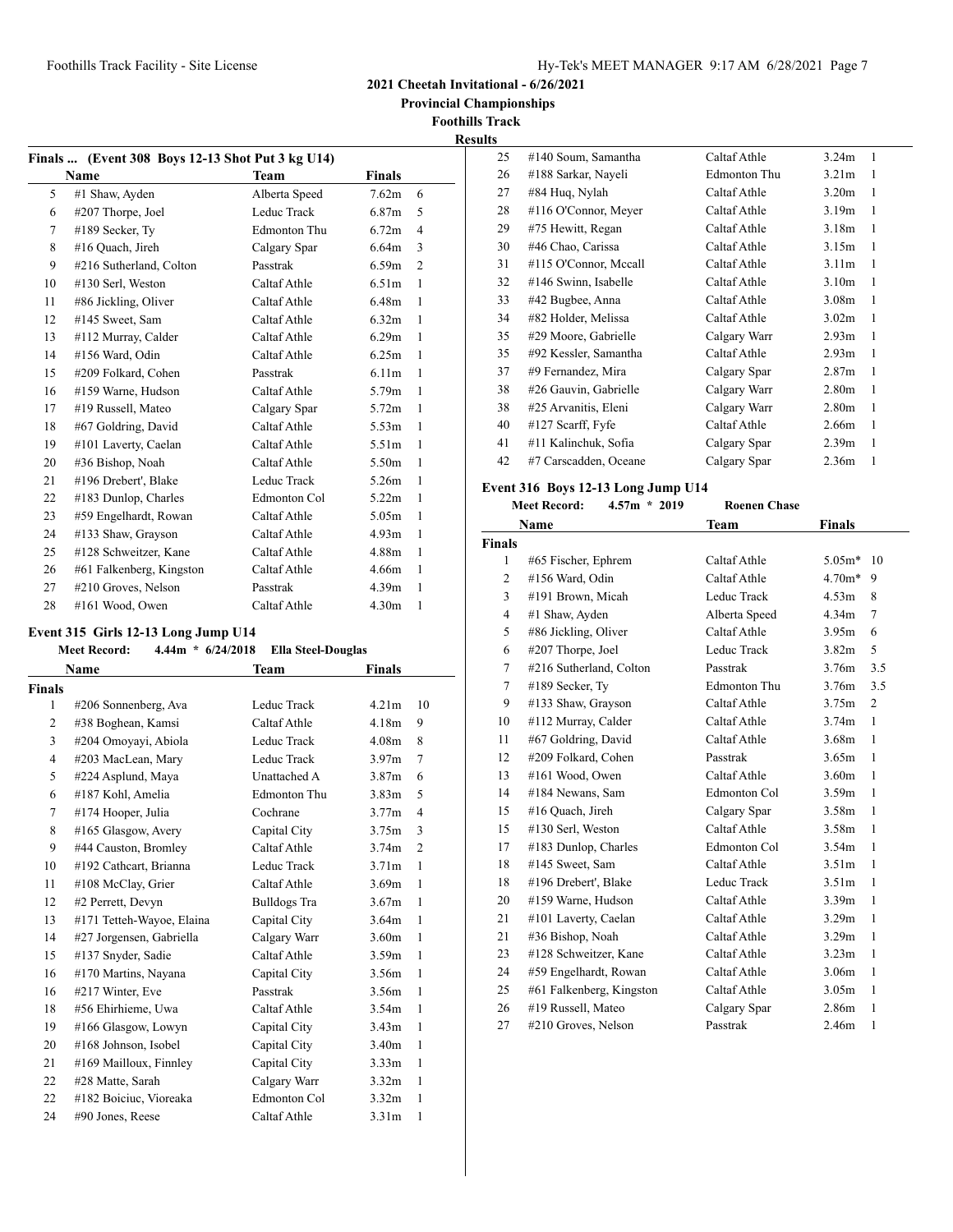Foothills Track Facility - Site License

|  | Hy-Tek's MEET MANAGER 9:17 AM 6/28/2021 Page 8 |  |  |  |
|--|------------------------------------------------|--|--|--|
|--|------------------------------------------------|--|--|--|

**2021 Cheetah Invitational - 6/26/2021**

 **Provincial Championships**

**Foothills Track Results**

| Event 321 Girls 12-13 100 Meter Dash U14<br><b>Meet Record:</b><br>$13.36 * 2019$<br><b>Mya Phippen</b> |                           |                     |       |       |
|---------------------------------------------------------------------------------------------------------|---------------------------|---------------------|-------|-------|
| Team<br>Name<br><b>Finals</b>                                                                           |                           |                     |       |       |
| <b>Finals</b>                                                                                           |                           |                     |       |       |
| 1                                                                                                       | #137 Snyder, Sadie        | Caltaf Athle        | 13.65 | 10    |
| 2                                                                                                       | #204 Omoyayi, Abiola      | Leduc Track         | 13.76 | 9     |
| 3                                                                                                       | #206 Sonnenberg, Ava      | Leduc Track         | 13.90 | 8     |
| 4                                                                                                       | #170 Martins, Nayana      | Capital City        | 13.93 | 7     |
| 5                                                                                                       | #38 Boghean, Kamsi        | Caltaf Athle        | 14.10 | 6     |
| 6                                                                                                       | #224 Asplund, Maya        | Unattached A        | 14.17 | 5     |
| 7                                                                                                       | #174 Hooper, Julia        | Cochrane            | 14.19 | 4     |
| 8                                                                                                       | #192 Cathcart, Brianna    | Leduc Track         | 14.26 | 3     |
| 9                                                                                                       | #217 Winter, Eve          | Passtrak            | 14.41 | 2     |
| 10                                                                                                      | #171 Tetteh-Wayoe, Elaina | Capital City        | 14.47 | 1     |
| 11                                                                                                      | #187 Kohl, Amelia         | Edmonton Thu        | 14.58 | 1     |
| 12                                                                                                      | #168 Johnson, Isobel      | Capital City        | 14.59 | 1     |
| 13                                                                                                      | #44 Causton, Bromley      | Caltaf Athle        | 14.60 | 1     |
| 14                                                                                                      | #203 MacLean, Mary        | Leduc Track         | 14.61 | 1     |
| 15                                                                                                      | #108 McClay, Grier        | Caltaf Athle        | 14.63 | 1     |
| 16                                                                                                      | #77 Hindle, Taylor        | Caltaf Athle        | 14.75 | 1     |
| 17                                                                                                      | #140 Soum, Samantha       | Caltaf Athle        | 14.78 | 1     |
| 18                                                                                                      | #165 Glasgow, Avery       | Capital City        | 14.78 | 1     |
| 19                                                                                                      | #56 Ehirhieme, Uwa        | Caltaf Athle        | 14.87 | 1     |
| 20                                                                                                      | #146 Swinn, Isabelle      | Caltaf Athle        | 14.95 | 1     |
| 21                                                                                                      | #166 Glasgow, Lowyn       | Capital City        | 15.03 | 1     |
| 22                                                                                                      | #42 Bugbee, Anna          | Caltaf Athle        | 15.06 | 1     |
| 23                                                                                                      | #27 Jorgensen, Gabriella  | Calgary Warr        | 15.13 | 1     |
| 24                                                                                                      | #11 Kalinchuk, Sofia      | Calgary Spar        | 15.17 | 1     |
| 25                                                                                                      | #75 Hewitt, Regan         | Caltaf Athle        | 15.22 | 1     |
| 26                                                                                                      | #169 Mailloux, Finnley    | Capital City        | 15.24 | 1     |
| 27                                                                                                      | #90 Jones, Reese          | Caltaf Athle        | 15.27 | 1     |
| 28                                                                                                      | #82 Holder, Melissa       | Caltaf Athle        | 15.32 | 1     |
| 29                                                                                                      | #116 O'Connor, Meyer      | Caltaf Athle        | 15.39 | 1     |
| 30                                                                                                      | #26 Gauvin, Gabrielle     | Calgary Warr        | 15.44 | 1     |
| 31                                                                                                      | #28 Matte, Sarah          | Calgary Warr        | 15.55 | 1     |
| 32                                                                                                      | #29 Moore, Gabrielle      | Calgary Warr        | 15.56 | 1     |
| 33                                                                                                      | #92 Kessler, Samantha     | Caltaf Athle        | 15.71 | 1     |
| 34                                                                                                      | #9 Fernandez, Mira        | Calgary Spar        | 15.72 | 1     |
| 35                                                                                                      | #25 Arvanitis, Eleni      | Calgary Warr        | 15.76 | $\,1$ |
| 36                                                                                                      | #182 Boiciuc, Vioreaka    | Edmonton Col        | 15.77 | 1     |
| 37                                                                                                      | #115 O'Connor, Mccall     | Caltaf Athle        | 16.04 | 1     |
| 38                                                                                                      | #46 Chao, Carissa         | Caltaf Athle        | 16.15 | 1     |
| 39                                                                                                      | #84 Huq, Nylah            | Caltaf Athle        | 16.20 | 1     |
| 40                                                                                                      | #2 Perrett, Devyn         | <b>Bulldogs Tra</b> | 16.25 | 1     |
| 41                                                                                                      | #127 Scarff, Fyfe         | Caltaf Athle        | 16.62 | 1     |
| 42                                                                                                      | #188 Sarkar, Nayeli       | Edmonton Thu        | 16.78 | 1     |
| 43                                                                                                      | #7 Carscadden, Oceane     | Calgary Spar        | 18.19 | 1     |

#### **Event 322 Boys 12-13 100 Meter Dash U14**

|               | <b>Meet Record:</b> | $12.69 * 2019$ | <b>Marcus Scantlebury</b> |        |     |
|---------------|---------------------|----------------|---------------------------|--------|-----|
|               | Name                |                | Team                      | Finals |     |
| <b>Finals</b> |                     |                |                           |        |     |
|               | #65 Fischer, Ephrem |                | Caltaf Athle              | 13.13  | -10 |
|               | #1 Shaw, Ayden      |                | Alberta Speed             | 13.35  | -9  |

| 3  | #207 Thorpe, Joel        | Leduc Track  | 13.35 | 8              |
|----|--------------------------|--------------|-------|----------------|
| 4  | #156 Ward, Odin          | Caltaf Athle | 13.55 | 7              |
| 5  | #16 Quach, Jireh         | Calgary Spar | 13.75 | 6              |
| 6  | #191 Brown, Micah        | Leduc Track  | 13.84 | 5              |
| 7  | #112 Murray, Calder      | Caltaf Athle | 14.38 | 4              |
| 8  | #189 Secker, Ty          | Edmonton Thu | 14.42 | 3              |
| 9  | #183 Dunlop, Charles     | Edmonton Col | 14.88 | $\overline{2}$ |
| 10 | #130 Serl, Weston        | Caltaf Athle | 15.02 | $\mathbf{1}$   |
| 11 | #184 Newans, Sam         | Edmonton Col | 15.08 | 1              |
| 12 | #86 Jickling, Oliver     | Caltaf Athle | 15.09 | 1              |
| 13 | #36 Bishop, Noah         | Caltaf Athle | 15.10 | 1              |
| 14 | #59 Engelhardt, Rowan    | Caltaf Athle | 15.19 | $\mathbf{1}$   |
| 15 | #145 Sweet, Sam          | Caltaf Athle | 15.28 | 1              |
| 16 | #209 Folkard, Cohen      | Passtrak     | 15.29 | $\mathbf{1}$   |
| 17 | #133 Shaw, Grayson       | Caltaf Athle | 15.40 | 1              |
| 18 | #161 Wood, Owen          | Caltaf Athle | 15.43 | 1              |
| 19 | #19 Russell, Mateo       | Calgary Spar | 15.45 | 1              |
| 20 | #216 Sutherland, Colton  | Passtrak     | 15.46 | $\mathbf{1}$   |
| 21 | #159 Warne, Hudson       | Caltaf Athle | 15.55 | 1              |
| 22 | #101 Laverty, Caelan     | Caltaf Athle | 15.61 | $\mathbf{1}$   |
| 23 | #128 Schweitzer, Kane    | Caltaf Athle | 15.61 | 1              |
| 24 | #67 Goldring, David      | Caltaf Athle | 15.67 | 1              |
| 25 | #61 Falkenberg, Kingston | Caltaf Athle | 15.78 | 1              |
| 26 | #196 Drebert', Blake     | Leduc Track  | 15.91 | $\mathbf{1}$   |
| 27 | #210 Groves, Nelson      | Passtrak     | 20.82 | 1              |

### **Event 601 Women 14-15 1 Mile Run U16**

|               | Name                       | Team         | <b>Finals</b> |  |
|---------------|----------------------------|--------------|---------------|--|
| <b>Finals</b> |                            |              |               |  |
|               | #197 Drebert', Meadow      | Leduc Track  | 5:12.22       |  |
| 2             | #70 Gould, Fleur           | Caltaf Athle | 6:03.59       |  |
| 3             | #93 Kneller, Danika        | Caltaf Athle | 6:03.73       |  |
| 4             | #200 Johnston, Brooklyn    | Leduc Track  | 6:25.22       |  |
| 5             | #3 Rodriguez Velez, Lexine | Bulldogs Tra | 7:20.33       |  |

### **Event 602 Men 14-15 1 Mile Run U16**

|                | <b>Finals</b><br>Name<br>Team |              |         |  |  |
|----------------|-------------------------------|--------------|---------|--|--|
|                | <b>Finals</b>                 |              |         |  |  |
|                | #72 Hasiuk, Jett              | Caltaf Athle | 4:53.17 |  |  |
| 2              | #201 Keller, Brady            | Leduc Track  | 4:55.22 |  |  |
| 3              | #176 Jones, Caden             | Cochrane     | 5:25.77 |  |  |
| $\overline{4}$ | #106 Macknight, Luke          | Caltaf Athle | 5:50.71 |  |  |
| 5              | #96 Kuipers, Gerrit           | Caltaf Athle | 5:53.90 |  |  |
| 6              | #179 Malley, Brady            | Cochrane     | 6:35.14 |  |  |

# **Event 603 Women 16-17 1 Mile Run U18**

| Name          |                       | Team         | <b>Finals</b> |  |
|---------------|-----------------------|--------------|---------------|--|
| <b>Finals</b> |                       |              |               |  |
|               | #150 Turner, Chloe    | Caltaf Athle | 4:55.61       |  |
| 2             | #22 Sinke, Charlotte  | Calgary Spar | 5:09.96       |  |
| 3             | #113 Newell, Alexis   | Caltaf Athle | 5:41.53       |  |
| 4             | #173 Fines, Annika    | Cochrane     | 5:41.64       |  |
| 5             | #186 Cockburn, Samara | Edmonton Har | 5:54.08       |  |
| 6             | #66 Funnell, Jean     | Caltaf Athle | 6:02.74       |  |